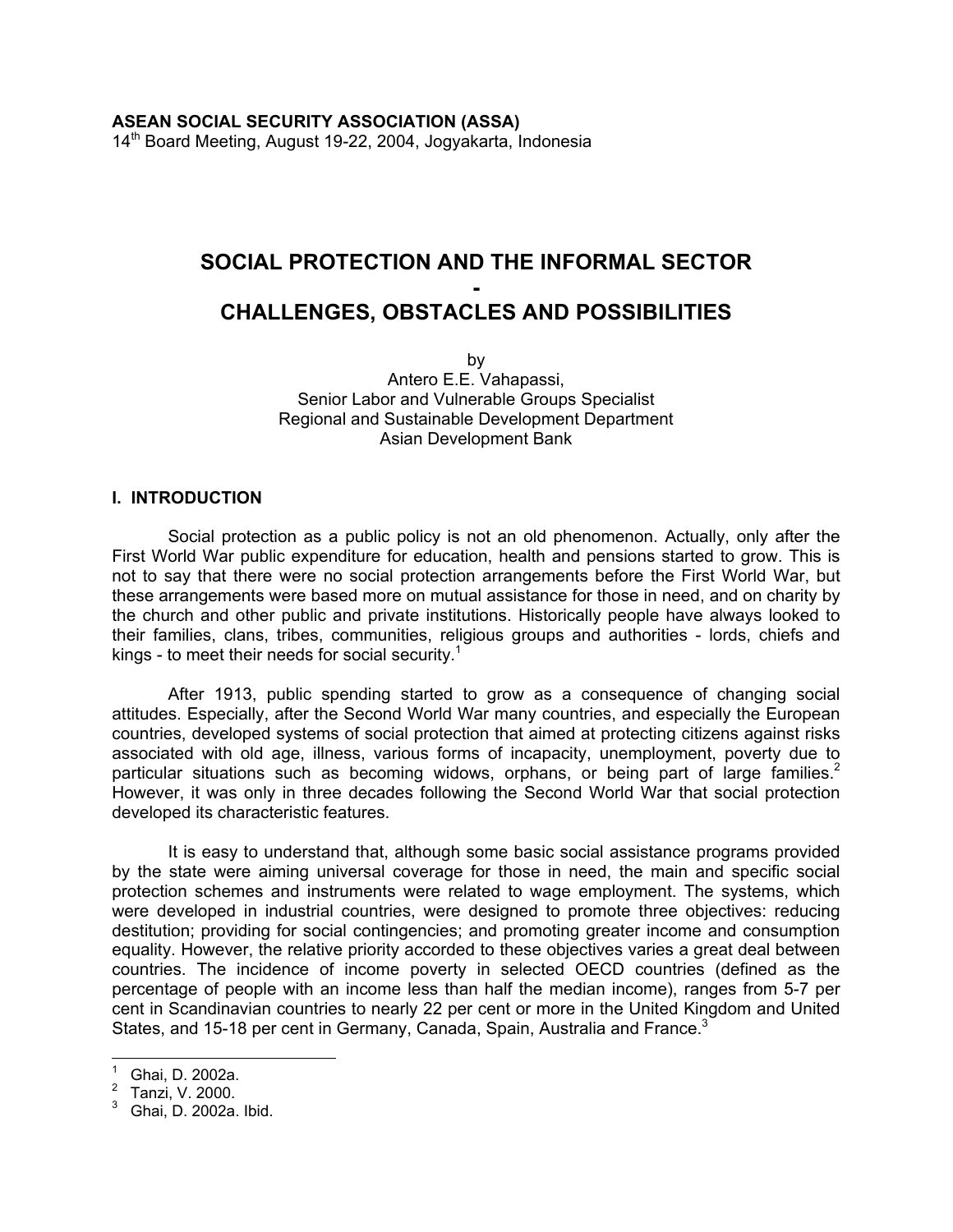In this paper, however, our focus is on developing countries, and particularly on the informal sector. The reason, why it was necessary to have a quick look into history, lays in the fact that for understanding the great challenges our theme has, one needs to comprehend how social protection has evolved.

#### **II. WHY ADB IS INTERESTED IN SOCIAL PROTECTION FOR INFORMAL SECTOR?**

 Fighting poverty in Asia and the Pacific is ADB's overarching developmental goal. A strategic framework for poverty reduction is composed of three key elements (pillars): (i) propoor,sustainable economic growth, (ii) social development, and (iii) good governance.<sup>4</sup> Social protection is one of the components of social development. Every society has people who are vulnerable because of age, illness, disability, shocks from natural disasters, economic crises, or civil conflict. Vulnerable people can be found from all levels of a society, but obviously the poor are exposed to the largest number of risks that makes them the most vulnerable.

 Poverty reduction strategies cannot succeed with a focus only on formal sector, since most of the poor are outside the formal sector. A vast majority of workers in the developing countries - probably around 70-90 percent of the workforce - is in the informal economy<sup>[5](#page-1-1)</sup>. On the other hand, the strategies and interventions on social protection in the formal sector are well known and well established in spite of shortcomings and problems it has at the moment. It is also recognized that extending those schemes and similar implementation arrangements to the informal sector, may not work, or in some cases where they might work, a lot of innovative redesign is needed.

 During the last few years major developmental actors, like World Bank, IMF, ILO, and several social security associations, have noticed this challenge, and they have started to produce several interesting and innovative studies reflecting new intellectual thinking and also presenting some successful practical interventions of social protection for informal sector. Some of these studies and case examples will be referred in this paper.

 ADB has not been immune to these new realities, and social protection teams in ADB are working to find new solutions to our clients and partners in Asia and the Pacific regions.

## **III. THE ROLE OF INFORMAL SECTOR/INFORMAL ECONOMY**

#### **A. Informal sector**

 Informal sector as an economic sector is rather difficult to define. It could be argued that it is not really a sector at all in the same meaning as agriculture, industry, or service sectors, since it is a phenomenon to be found in almost all sectors. The problem lays in its diversity; informal sector includes elements from almost all existing "economic sectors." Some researchers would prefer the term "informal economy" instead of "informal sector." One of the first papers where informal economy was highlighted was the ILO Director General's "Decent

<span id="page-1-0"></span><sup>4</sup> ADB. 1999.

<span id="page-1-1"></span><sup>5</sup> Canagarajah, S., Sethuraman, S.V. 2001.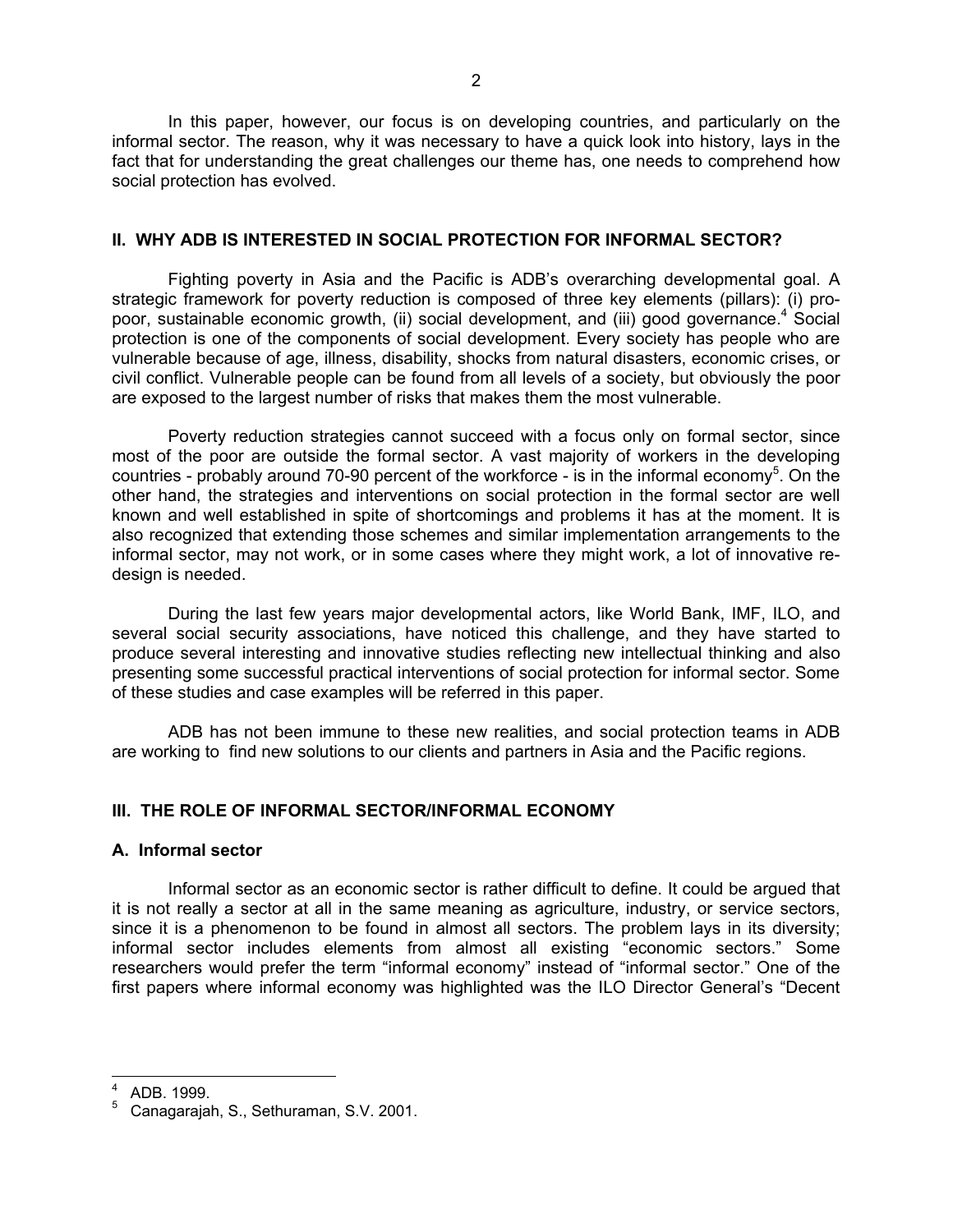WorkAgenda."<sup>6</sup> In this paper the term "informal sector" will be used although some characteristics of the informal economy will be introduced.

TheILO launched the concept of "informal sector" three decades ago.<sup>7</sup> The concept itself has evolved over these years. ILO's tripartite governance structure which has been regarded as a strength for addressing social issues, has not helped much in solving the challenges of the informal sector since only one pillar from that structure can be found there, i.e. the workers and even them are unorganized workers. After the organizational restructuring, the ILO Global Program, STEP (Strategies and Tools against Social Exclusion and Poverty), was established, and has had a special focus on informal sector. Some of those issues will be discussed later.

The World Bank, for example, has given the definition of informal sector on its website<sup>[8](#page-2-2)</sup>, see the Box 1.

#### **Box 1. Concept of Informal Sector (World Bank)**

The informal sector covers a wide range of labor market activities that combine two groups of different nature. On the one hand, the informal sector is formed by the coping behavior of individuals and families in economic environment where earning opportunities are scarce. On the other hand, the informal sector is a product of rational behavior of entrepreneurs that desire to escape state regulations.

**The two types of informal sector activities** can be described as follows:

**1. Coping strategies (survival activities)**: casual jobs, temporary jobs, unpaid jobs, subsistence agriculture, multiple job holding;

#### **2. Unofficial earning strategies (illegality in business)**: 2.1. Unofficial business activities: tax evasion, avoidance of labor regulation and other government or institutional regulations, no registration of the company; 2.2. Underground activities: crime, corruption - activities not registered by statistical offices.

#### **B. Informal Economy**

 Ms. Farrell from McKinsey argues in the latest 'The McKinsey Quarterly', when talking about informal economy, that "Informality is among the most seriously misunderstood of all economic issues. Informal companies evade fiscal and regulatory obligations, including valueadded taxes, income taxes, labor market obligations (such as social-security taxes and minimum-wage requirements), and product market regulations (including quality standards, copyrights, and intellectual-property laws). Evasion varies by sector and by the nature of the business: informal retailers tend to avoid paying value-added taxes, informal food processors to

<span id="page-2-0"></span><sup>&</sup>lt;u>communities was presented by ILO Director General Juan Somavia as his address in the 87<sup>th</sup> session of the <sup>6</sup></u> International Labor Conference in 1999.

<span id="page-2-1"></span><sup>7</sup> The ILO's Employment Mission to Kenya in 1972 defines that "Informal activities are the way of doing things, characterized by - (a) ease of entry; (b) reliance on indigenous resources; (c) family ownership of enterprises; (d) small scale of operation; (e) labor-intensive and adapted technology; (f) skilled acquired outside the formal school system; and (g) unregulated and competitive markets."

<span id="page-2-2"></span>http:// lnweb18.worldbank.org/eca/eca.nsf/sectors/ecspe/2e4ede543787a0c085256a940073f4e4?opendocument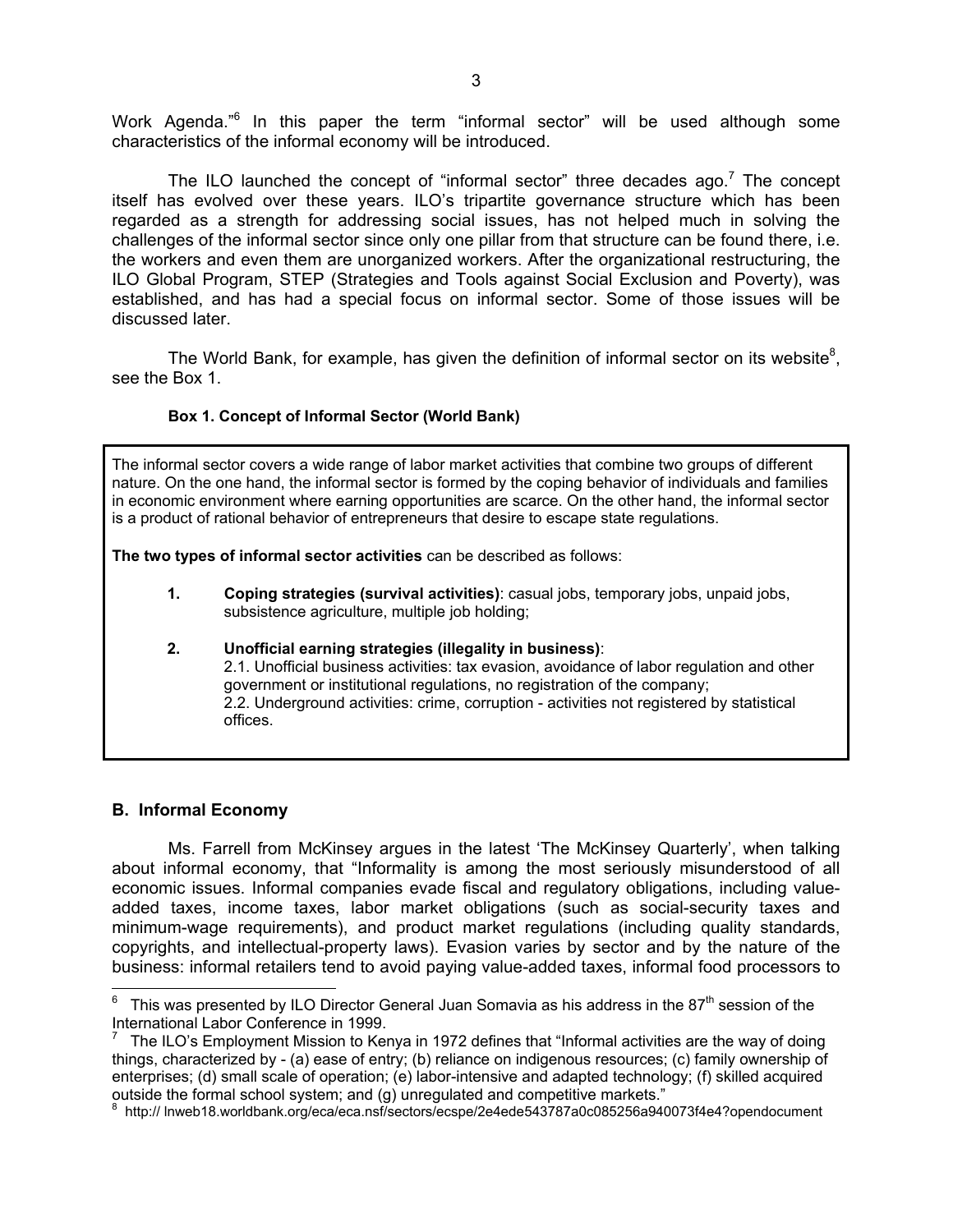ignore product quality and health regulations, and informal construction firms to underreport the number of employees and hours worked."[9](#page-3-0)

Although Ms. Farrel is discussing mainly of firms and enterprises operating in the informal economy, and there is a great difference between such a firm and a critically poor household which tries to survive, one needs to remember that most poor households in developing countries depend on informal economy for income and employment. At the same time we need to recognize the fact that "Though there is a strong overlap between poverty and the informal sector not all those in the latter are necessarily poor; nor are all the poor in these countries in this sector.["10](#page-3-1)

Concerning the importance of the informal economy, it is interesting to see some statistics about its size as well as its significance in the labor market.

| Figure 1. Average Size of the Informal Economy for Developing, Transition and OECD-Countries in |  |
|-------------------------------------------------------------------------------------------------|--|
| Terms of Value-Added and of the Labor Force over two periods $(1999/2000)^{11}$                 |  |

|                                              | Average Size of the Informal Economy<br>- Value added in % of official GDP<br>1999/2000 | Average Size of the Informal Economy<br>Labor Force in % of official Labor<br>Force 1999/2000 |
|----------------------------------------------|-----------------------------------------------------------------------------------------|-----------------------------------------------------------------------------------------------|
| Countries                                    | Currency Demand and DYMIMIC method<br>(Number of Countries)                             | Survey and Discrepancy Methods<br>(Number of Countries)                                       |
| Developing countries:                        |                                                                                         |                                                                                               |
| Africa                                       | 42<br>(23)                                                                              | 48.2<br>(23)                                                                                  |
| <b>Central and South America</b>             | 41<br>(18)                                                                              | 45.1<br>(18)                                                                                  |
| Asia <sup>1</sup>                            | 29<br>(26)                                                                              | 33.4<br>(26)                                                                                  |
| <b>Transition countries</b>                  | 35<br>(23)                                                                              |                                                                                               |
| <b>Western OECD Countries - Europe</b>       | 18<br>(16)                                                                              | 16.4<br>(7)                                                                                   |
| North American and Pacific OECD<br>Countries | 13.5<br>(4)                                                                             | ۰                                                                                             |

1) Here not all countries are developing countries like Japan, Singapore or Hongkong.

Source: Own calculations.

The size of informal economy as regards to the official GDP in Figure 1, seems to follow some other estimates in the literature. On the other hand, the average size of the informal economy labor force is quite low in Figure 1 considering the number of working people in the informal sector. If it refers only to the "enterprise" type of employment, then the percentages look more probable.

Ms. Farrell's paper presents also some numbers of non-agricultural workforce that is informal (%). The same figure (Figure 2) shows also the most common industrial activities that are informal in developing countries.

<span id="page-3-0"></span> <sup>9</sup> Farrell, D. 2004.

<span id="page-3-1"></span><sup>&</sup>lt;sup>10</sup> Canagarajah, S., Sethuraman, S.V. 2001. Ibid.<br><sup>11</sup> Cabasidas E. 3003.

<span id="page-3-2"></span>Schneider, F. 2002.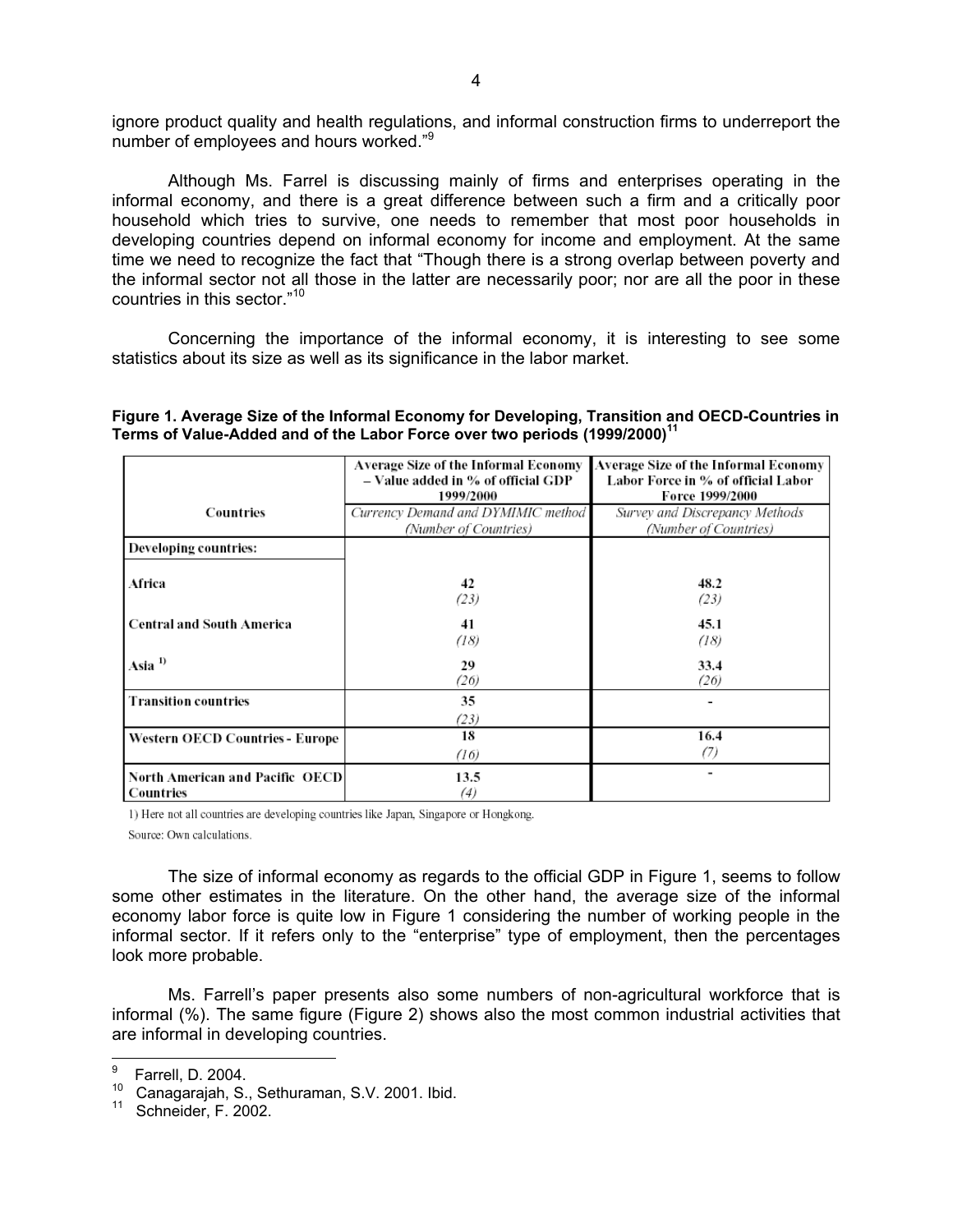

**Figure 2. The extent of informality concerning the workforce, and economic sectors[12](#page-4-0)**

Most people live and work in the informal sector in developing countries. The German Development Institute estimates that formal employment covers only 6% in Africa, 23% in Asia, and 38% in Latin America, of the total employment.[13](#page-4-1) Referring to the Box 1 (World Bank definition), which included also underground (criminal) activities, it is important to notice the figures 1 and 2 do not include them.

The purpose of this chapter has been to demonstrate the complexity and diversity of the informal sector, and also show the economic and social importance of the informal economy. There is a lot of interesting debate going on in the literature arguing if the informal sector is "good" or "bad", is it a buffer zone for poor people since creating jobs for unskilled workers and relieving urban employment tensions, or is it a sector that will disappear over time as the formal manufacturing and service sectors grow, create more jobs, and gradually merge in it. Wellmeaning development experts believe that informal companies themselves will grow and eventually join the formal economy if they are given credit and other types of technical assistance—hence the popular "microcredit" programs of recent years.[14](#page-4-2) This may be true or not, but what is sure, is that this depate will continue, and that any single 'right' explanation to the existence of informal sector/economy has yet to be found.

<span id="page-4-0"></span><sup>&</sup>lt;sup>12</sup> Farrell, D. 2004. Ibid.<br><sup>13</sup> Geönger H. 2000.

<span id="page-4-1"></span> $^{13}$  Gsänger, H. 2000.

<span id="page-4-2"></span>Farrell, D. 2004. Ibid.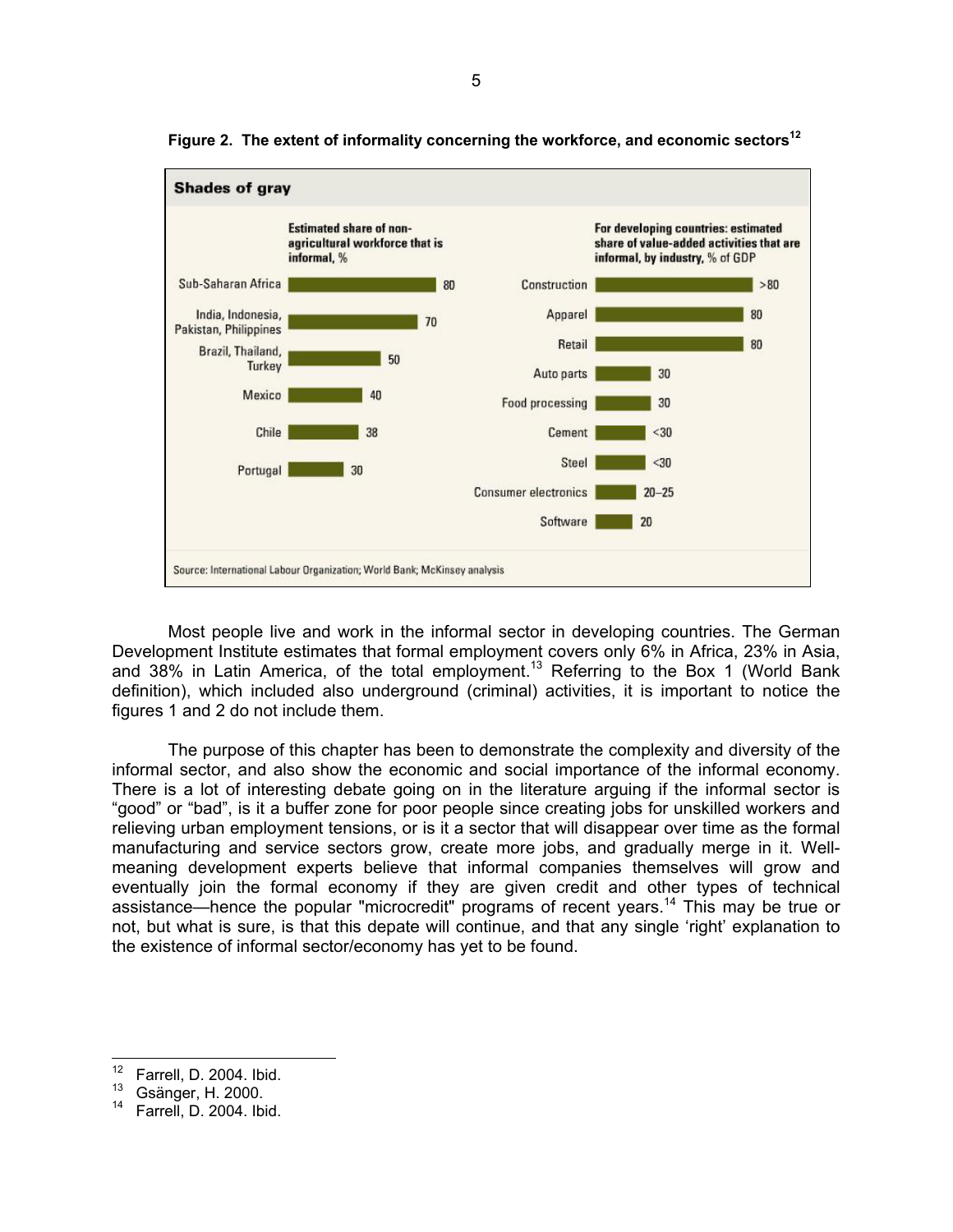#### **IV. EXTENDING SOCIAL PROTECTION TO THE INFORMAL SECTOR**

 Discussion about the coverage of social protection in the informal sector depends on the question of what kind of social protection do we mean. Concerning traditional social security issues, as defined in the ILO Convention 102 - the Social Security (Minimum Standards) Convention<sup>15</sup> - from 1952, the social protection coverage in the informal sector is today quite modest. Even according to the ILO, "In many developing countries, not more than 10 per cent of the working population is covered by formal sector social security schemes, and it is therefore important to examine what social security options are open to informal sector workers."[16](#page-5-1)

 Since the coverage of the formal sector type of social protection at the moment is not so wide, the first questions should be if such programs could be expanded to the informal sector. When thinking of different possibilities for such extensions, the challenge lays in the fundamental difference between the formal and informal sectors; the formal sector employees have more or less regular wage and their locations of employment are known to authorities, whereas the workers in the informal sector have seldom wage employment and their working locations are often mobile or unknown.

 A comprehensive analysis of the impediments to expand social protection from the formal sector to the informal sector can be found from the literature. A considerably thorough analysis of impediments to transfer formal sector schemes to the informal sector, has been presented in ADB's forthcoming report for the "South Asia Conference on Pension Challenges for Young but Aging Population" to be organized by WB and ADB later on this year, or beginning of next year. The report is still a draft and unpublished, therefore only the topic headings of different impediments have been presented in Appendix 1 without elaboration to reflect the multiplicity of the problem.

 In the ILO report mentioned above, the main conclusion on extensions is not very optimistic: "The main obstacles for the extension are that the benefits offered do not correspond to the priority needs of most informal sector workers and that the contributions required are much higher than what informal sector workers are prepared to pay. There are as well some obstacles of quantitative and qualitative nature that further limit the extension of formal sector social insurance schemes."<sup>17</sup>

#### **A. What do the poor want?**

The poor, as well as all people, want to satisfy first their basic needs for food, shelter, security, health and family. The assumption has been that these basic needs could be met by education and employment. Since life includes risks and vulnerabilities, like unemployment, sicknesses and old age, people try to prepare themselves to beet these contingencies. People in the informal sector who are mainly not covered by any kind of organized social security arrangements, have historically looked to their families, clans, tribes, communities, religious groups and authorities - lords, chiefs and kings - to meet their needs for social security. These historical arrangements have more or less broken down in industrialized countries, but are still

<span id="page-5-0"></span> $15$  The Convention identifies nine areas for social insurance, i.e. medical care as well as benefits in case of sickness, unemployment, old age, employment injury, family circumstances, maternity, invalidity and widowhood.

<span id="page-5-1"></span> $16$  van Ginneken, W. (ed.). 1997.<br> $17$  van Ginneken, W. (ed.). 1997. Ibid.

<span id="page-5-2"></span>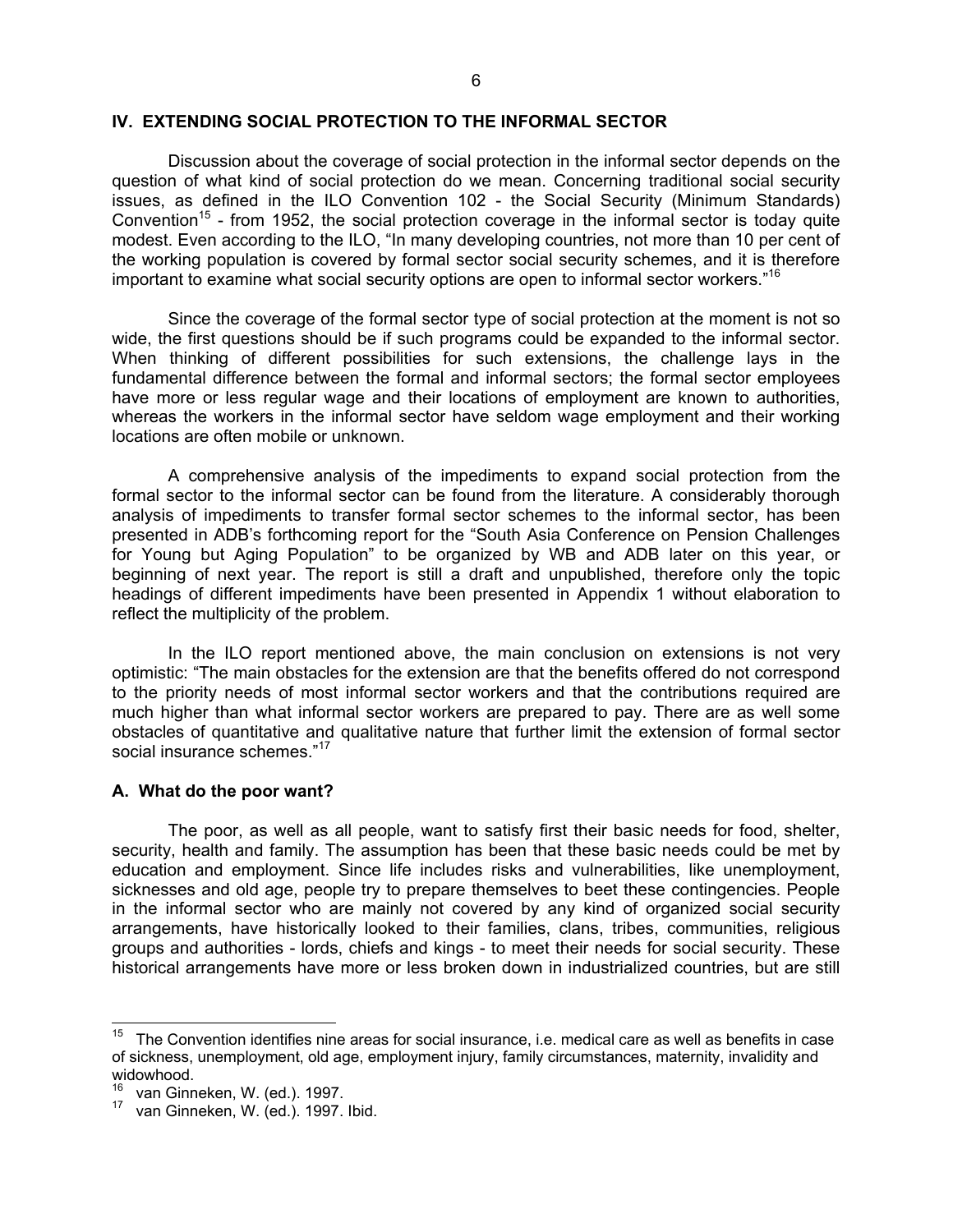partly working in the developing countries. For example, in Asia 60-70% of old people are still taken care of by their children or relatives<sup>18</sup>.

Many segments of the informal sector are incapable of being covered by any contributory pension scheme. Beside the lack of trust in public institutions, the low-income workers have the legitimate aversion for irrevocable and long-term savings. Perhaps the main obstacle is that saving for pensions is not genuinely beneficial for people in the informal sector; even well managed pension schemes just cannot produce investment yields high enough to compete with the returns that poor workers get when they invest in new equipment and tools, better housing, land or their children's education. This conclusion on pension schemes could be extended for all contributory traditional social security schemes.

Figure 3 demonstrates the situation in some US Social Security Trust Funds which shows that the current pay-as-you-go schemes are not sustainable in its present form. The same situation can be found in most countries, both in developed countries as well as in developing ones. Obviously the workers from the informal sector are not attempted to join in such funds.



**Figure 3. Annual Surplus/Deficit of the US Social Security Trust Fund[s19](#page-6-1)**

The Figure 4 shows real returns for private retirement savings from some developed and developing countries. Low or negative annual returns are related to many factors, e.g. fund management, investment policies (local versus international), governments' use of funds for investment projects with low returns, etc.

<span id="page-6-0"></span><sup>18</sup> <sup>18</sup> Holzmann, R., Mac Arthur, I., Sin, Y. 2000.

<span id="page-6-1"></span>Mitchell, D. 2000.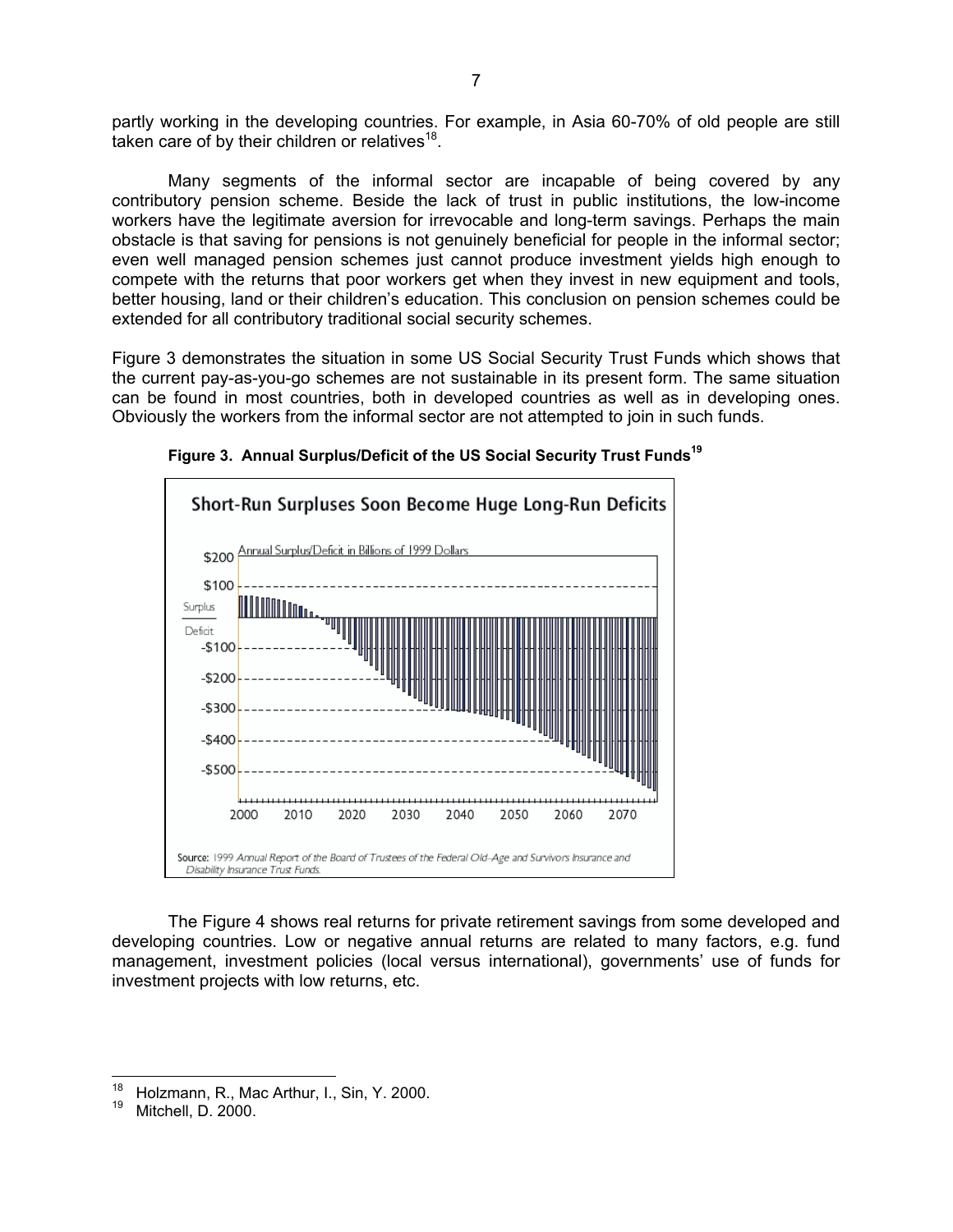These two examples of today's most important social security arrangement, the old age pension, are major challenges of public pension funds, and they demonstrate the present scenarios caused by the aging population and decreasing labor force.



**Figure 4. Real returns for private retirement savings from some developed and developing countries[20](#page-7-0)**

# **V. SOCIAL PROTECTION OPTIONS FOR INFORMAL SECTOR**

Our quest for social protection arrangements for the informal sector until now has shown that present public social security schemes, or more particularly, public social insurance schemes cannot solve the problem.

# **A. World Bank and its Social Risk Management approach**

World Bank introduced its Social Protection Strategy in 2001. It is based on a social risk management concept, which was first introduced by Holzmann and Jørgensen $^{21}$ .

The essential elements of Social Risk Management are a so called *risk matrix*, and a *matrix of Arrangements for Risk Management*. An example of the risk matrix will be given later when presenting some practical case studies.

<span id="page-7-0"></span> $^{20}$  Mitchell, D. 2000. Ibid.

<span id="page-7-1"></span>Holzmann, R., Jorgensen, S. 1999.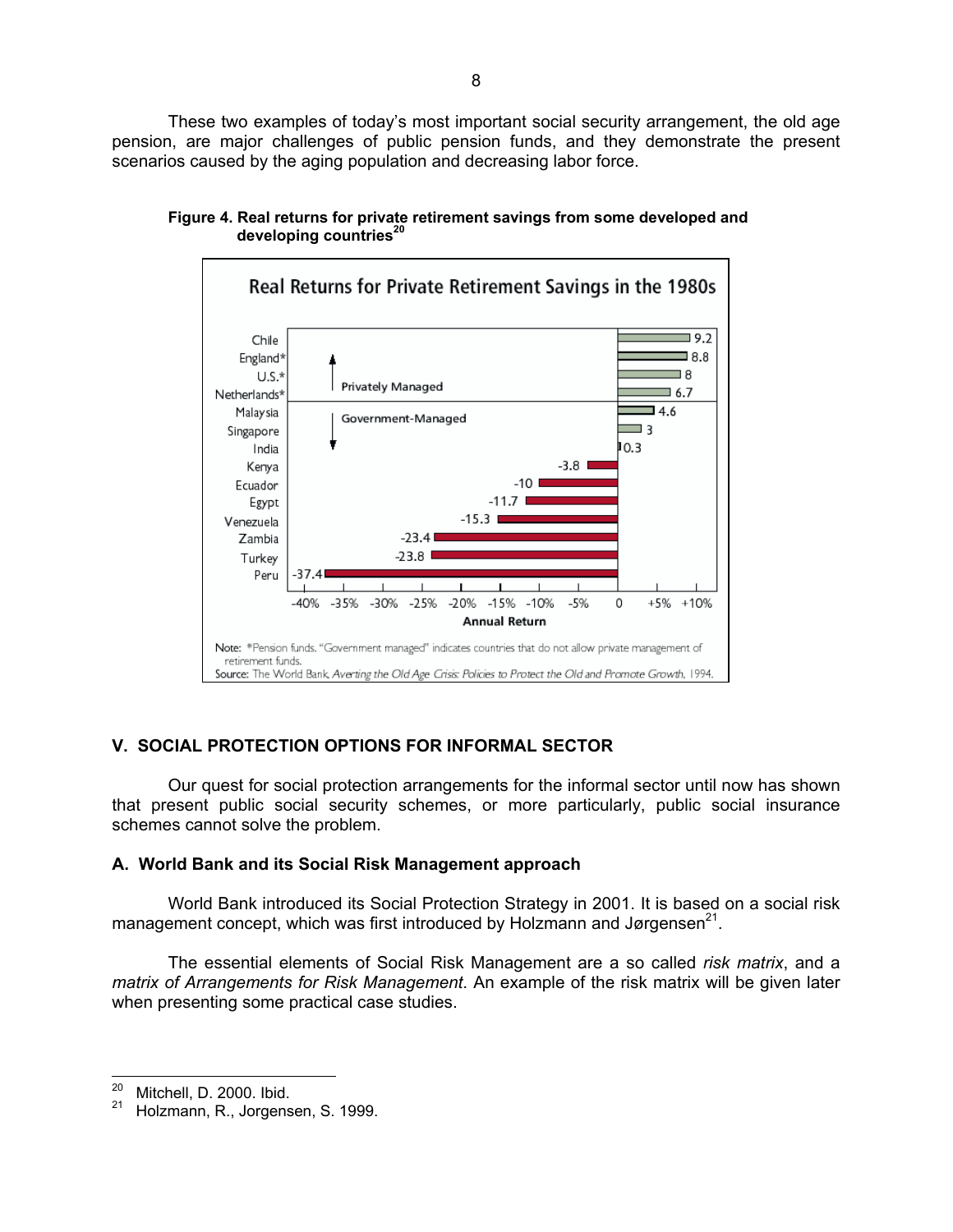## **Box 2. The concept of social risk management of World Bank[22](#page-8-0)**

#### **An excerpt from World Bank Social Protection Strategy**

The concept of social risk management asserts that individuals, households, and communities are exposed to multiple risks from different sources, both natural (such as earthquakes, floods, and illness) and manmade (such as unemployment, environmental degradation, and war). Poor people are typically more exposed to risk and have less access to effective risk management instruments than people with greater assets and endowments. This vulnerability makes individuals risk-averse and unwilling or unable to engage in high-risk/return activities. Under these circumstances, poor people have developed elaborate mechanisms of "self-protection" such as asset accumulation in good times, diversification of income sources, and creation of informal family and community "risk-pooling" arrangements. However, these arrangements are often relatively expensive and inefficient, and the coping strategies available once a shock occurs often reduce poor people's human capital (for example, cutting back on meals or pulling children out of school to help generate income). This gives rise to the need for public intervention.

#### **B. ADB and its Social Protection Strategy**

 The conceptual approach of ADB's Social Protection Strategy (SPS) from 2001 follows the WB's risk management philosophy. Social protection, as defined in the SPS, is a "set of policies and programs designed to reduce poverty and vulnerability by promoting efficient labor markets, diminishing people's exposure to risks, and enhancing their capacity to protect themselves against hazards and interruption/loss of income."[23](#page-8-1) ADB's social protection strategy is composed of five major components: (i) labor markets, (ii) social insurance, (iii) social assistance, (iv) micro and area-based schemes to protect communities, and (v) child protection.

#### **C. A broader view on the implementation of social protection**

 International discussion concerning social protection interventions, as well as the experiences from the implementation of ADB's social protection strategy, have a strong indication that attempts to transfer social protection to the informal sector are currently addressing the complex risks and uncertainties of that sector inadequately. Although World Bank's social risk management (SRM) approach applies in principle also to the needs of the informal sector, its applications have focused in great extent to improving the formal sector social insurance schemes and on social assistance activities to the informal sector by social safety nets. The emphasis has been perhaps too much in coping mechanisms and *ex post* interventions. ADB's strategy has tried to include the informal sector families through *micro and area based schemes* but in practice there are only a few examples<sup>24</sup>. Most of ADB's social protection projects have focused on the formal sector.

 Although the existing social protection strategies might be broad enough to guide informal sector activities, the implementation of those strategies need to be broadened. This

<span id="page-8-0"></span> $22$  World Bank. 2001b.

<span id="page-8-1"></span><sup>23</sup> ADB. 2001.

<span id="page-8-2"></span><sup>&</sup>lt;sup>24</sup> According to ADB's Social Protection Progress Report 2003, there was only one technical assistance (TA) project, which was focusing fully in this area. The concerned period included 122 loans and TA project (either approved or in the pipeline).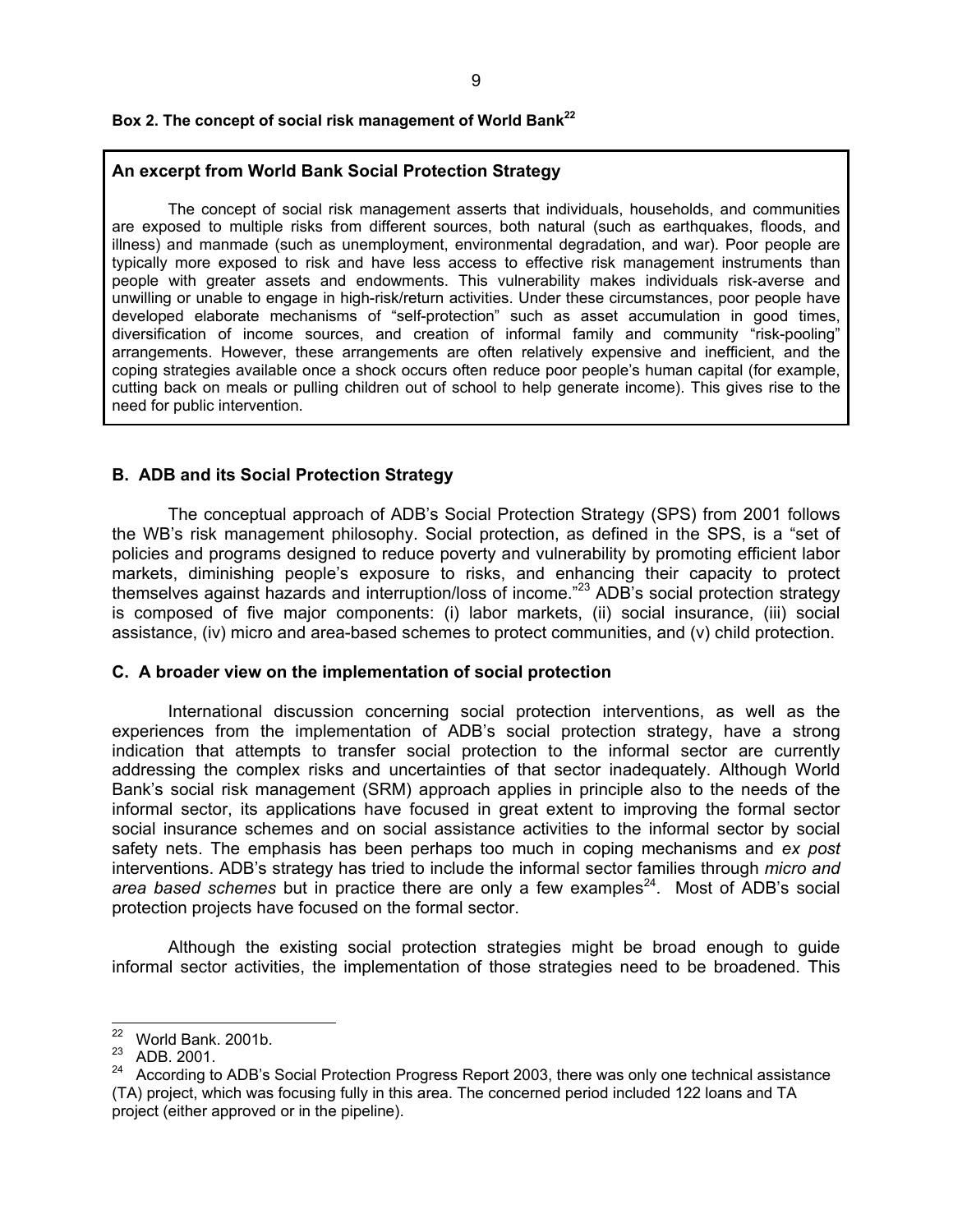conclusion may mean implicitly that at some point of time these broader views on operationalization of strategies could also be integrated into the strategies.

#### **1. Triple categorization of social protection**

 Social protection specialists and academics have presented different solutions for broadening social protection to informal sector. As one example, Dr. Dharam Ghai's triple challenge approach will be presented here<sup>25</sup>. He has explored social security and decent work concepts in several publications from which two have been used here<sup>26</sup>.

Ghai has divided social security challenges in developing countries in three categories (see, the Box 3):

- Reducing absolute poverty and providing basic services to the population.
- Meeting the contingency needs, and
- Assisting the victims of natural disasters and social calamities.

#### **Box 3. Triple challenge facing social security in developing countries**

#### **The SP priorities (Ghai, D. 2003)**

- 1. The first priority is to ensure adequate nutrition, basic health care, primary education, clean water, decent sanitation and shelter for all.
- 2. The second category of needs relates to contingencies such as sickness, accident, death of the principal breadwinner, disability and old age, as well as assistance to vulnerable groups such as abandoned children and widows.
- 3. The third task is disaster relief for the victims of floods, droughts and earthquakes that destroy property, livelihood and sources of support. Despite the increasing frequency of such calamities, very little attention has been given to ways and means of compensating people for loss of property and ensuring their livelihood.

 In addition, Ghai presents interesting country level analyses concerning *the old tigers* (Singapore, Hong Kong China, Taipei China, and Republic of Korea), *the new tigers* (Malaysia, Indonesia and Thailand), *states of mineral wealth* (Kuwait, the United Arab Emirates, Saudi Arabia, and Botswana), *the socialist developing countries* (Cuba, China PR, and Viet Nam), and *the social welfare approach states* (Chile, Costa Rica, the Indian State of Kerala, and Sri Lanka), concerning some promising approaches to social security.

#### **2. Responding the above priorities**

 Responding the needs of people in the informal sector we need to take a broader view than what has happened in the past. Besides Ghai, several World Bank documents, DFID papers, and papers from other academics have explored these avenues. Canagarajah and

<span id="page-9-0"></span><sup>25</sup> 25 Dr. Ghai has been the Director of the United Nations Research Institute for Social Development, and previously he was Head of Research at the ILO World Employment Program and Director of the Institute for Development Studies at the University of Nairobi.

<span id="page-9-1"></span><sup>26</sup> Ghai, D. 2002a., and Ghai, D. 2002b.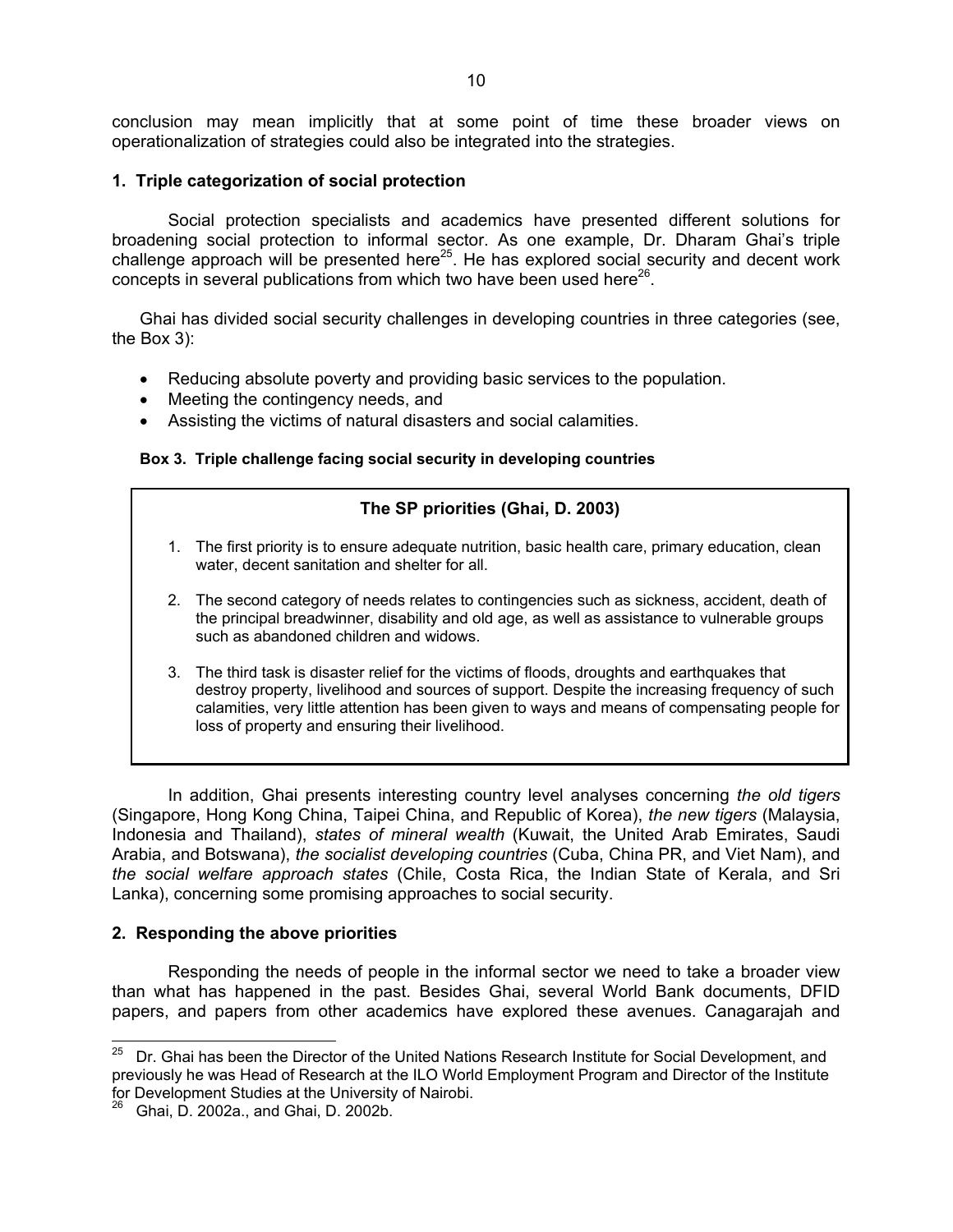Sethuraman (2001) have come to a conclusion that "the approaches to social protection also need to move away from the traditional narrow view of the informal sector to a more inclusive and comprehensive one where informal sector workers and their households are active partakers in the growth process."<sup>27</sup> This view wants broaden the role of informal sector workers and their families in the economic growth process of that particular country, in addition to the interventions for the informal sector.

#### **a. Addressing basic needs**

 Concerning basic needs and broader governance issues, Ghai (2003) points out that "The major obstacles to meeting these needs are political and administrative, not financial. Most countries, except for the poorest, have adequate resources to mount programmes that can eventually meet most of these needs. The problem is to shift government expenditure from current patterns to new priorities. This poses both political and administrative problems."

 Canagarajah and Sethuraman (2001) suggest for a guideline the analysis from the World Development Report (2000/1)<sup>28</sup>. In that regard they have been using the WDR 2000/1 framework of promoting opportunities, facilitating empowerment and enhancing security, and analyzing the implications for the informal sector from these three angles.

 These broader approaches of the WDR 2000/1 do emphasize the importance of having access to credit, access to markets, access to human capital (education), providing health needs, asset ownership (e.g. land titles, and independent inheritance for women), addressing gender and social inequalities, and facilitating empowerment in general.

 From ADB's point of view, several of these basic needs issues are being handled in the Bank by 'social sector' specialists (health, education, water and sanitation), and by financial and governance specialists in collaboration with social protection specialists.

## **b. Addressing social contingencies**

 Social insurance is the classic way to meet needs in the second category. In countries where a significant proportion of the labor force (60–70% or more) is in the organized sector, these needs can be met through social insurance programs with contributions from employers, workers and the state. The remaining workers can be brought into the formal schemes if the system is adapted and extended to suit the conditions of informal-sector and rural workers, the self-employed and domestic employees. Social assistance can provide benefits to the destitute and vulnerable groups that do not fit into the stated categories. As seen earlier, several middleincome countries have been able to provide for the contingency needs of their population through such methods.<sup>[29](#page-10-2)</sup>

 The situation is different in the informal sector, and in economies where informal sector is dominant. There are basically three alternatives for providing social protection in the informal sector. The first is to wait that economic growth would take place so forcefully that the informal sector would disappear by growing into formal sector. Since in many countries the size of the informal economy is increasing not decreasing, this scenario is quite optimistic, or at least, it would take too long time for those who are in need now. The second option is state action -

<span id="page-10-0"></span><sup>27</sup> <sup>27</sup> Canagarajah, S., Sethuraman, S.V. 2001. Ibid.<br><sup>28</sup> World Bank. 2001a.<br><sup>29</sup> Chai D. 2002.

<span id="page-10-1"></span>

<span id="page-10-2"></span><sup>29</sup> Ghai, D. 2003.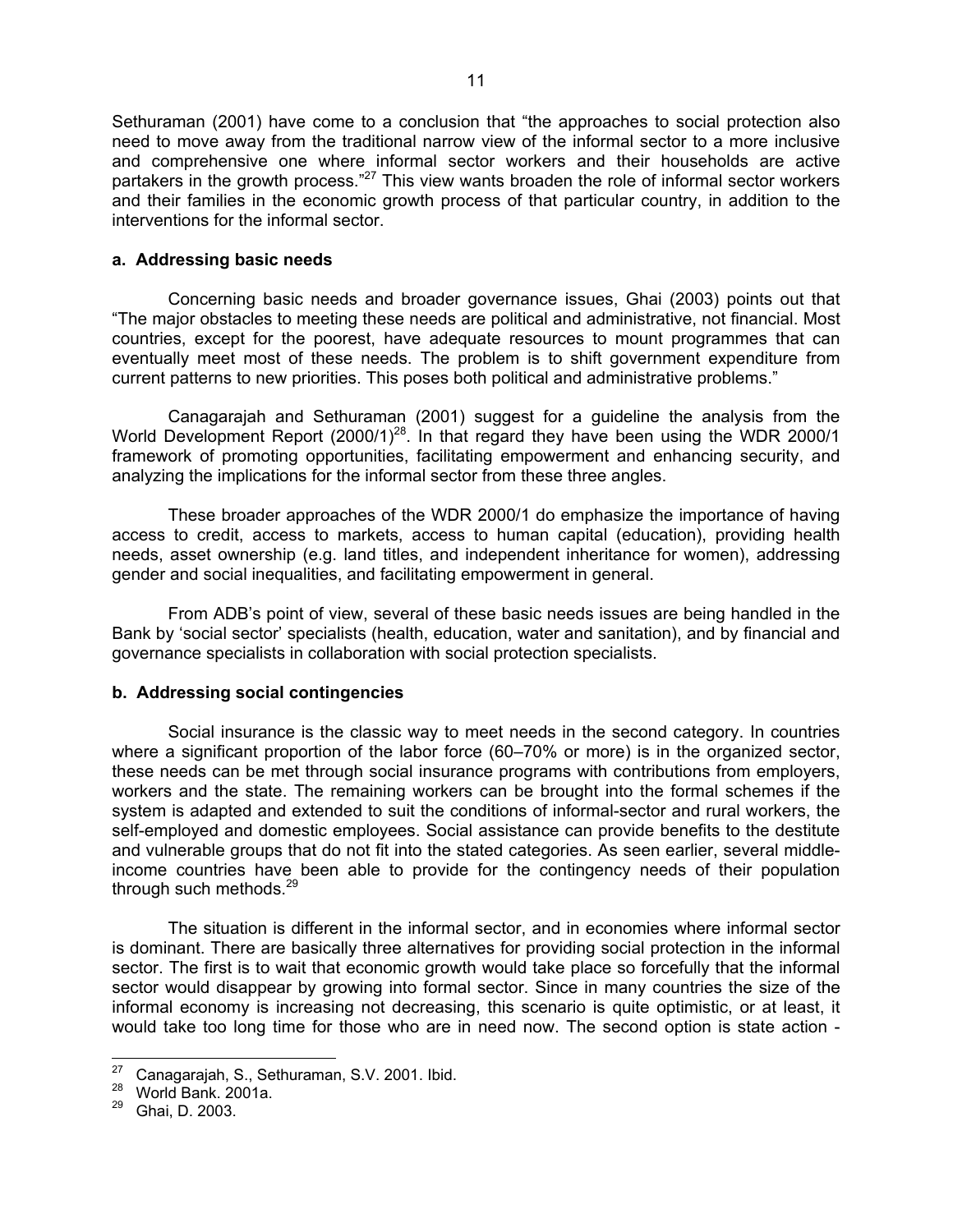directly or through intermediaries - to meet the most urgent of these needs, especially for the poorest groups. Many countries, including China and India, have launched such programs covering health and pensions for some groups such as the elderly poor and widows, the disabled and the destitute, but at the moment they reach only a minority of those in need. The third approach is to encourage and assist informal sector, domestic and rural workers, farmers and the self-employed to devise their own social insurance schemes as a protection against sickness, accident, loss of livelihood, old age, etc. Numerous schemes of this type have been launched in all developing countries, and examples of some of them will be discussed later in the Chapter VI.

#### **c. Addressing natural disasters**

Natural disasters take their toll in human lives, destruction of property and infrastructure, and loss of livelihood for hundreds of millions of people. They have been increasing in numbers and intensity in recent times. In the 1950s there were 20 'great' catastrophes, in the 1970s there were 47, and by the 1990s there were  $86^{30}$ . In the 1990s over 750 000 people were killed by natural disasters, nearly all of them in developing countries, with Asia accounting for 80%.

Thus, natural disasters are a major and increasing source of economic and social insecurity for large numbers of people. This is surely an area that calls for a concerted national and global effort to address the urgent needs of disaster victims. A more effective relief effort needs to be accompanied by better preventive, risk reduction and mitigation policies. Preventive measures include flood control dams and improved drainage, re-settlement, better and more effective enforcement of building codes, strengthening of existing structures, environmental conservation and re-forestation, just to be mentioned some examples.

## **VI. SOME CASE STUDIES OF SP INTERVENTIONS FOR INFORMAL SECTOR**

 Earlier chapters have been rather pessimistic of possibilities to reach workers and their families in the informal sector by conventional social insurance schemes. Although this is at the moment a pragmatic conclusion, it does not manifest that all such attempts would be futile. Informal sector/economy is so diverse that besides the poor there are millions of non-poor, selfemployed and small entrepreneurs who might be interested in well-designed social insurance schemes if they could trust on their management. A pension scheme for self-employed in India by ADB will be elaborated later.

#### **A. Coop-Life Mutual Benefits Services Association (CLIMBS), Philippines[31](#page-11-1)**

#### **1. Who is this organization?**

CLIMBS is a mutual benefit cooperative society. Set up in 1971, its objective is to develop cooperative banking and insurance services to members of cooperatives in the Philippines. Starting with six cooperatives in 1994, it has grown to 173 cooperatives with 66,569 members. Its programs and services, especially loan protection and savings plans, have benefited 632 families. As of December 1993, its revenue amounts to P24.8 million. CLIMBS has current assets of P7 million $32$ .

<span id="page-11-0"></span> <sup>30</sup> Abramovitz, J. 2001. 'Unnatural disasters', *World Watch Paper 158*, World Watch, Washington, DC.<br><sup>31</sup> Lund, F., Srinivas, S. 2000.

<span id="page-11-1"></span>

<span id="page-11-2"></span><sup>&</sup>lt;sup>32</sup> 1 US dollar is around 55.5 Philippines pesos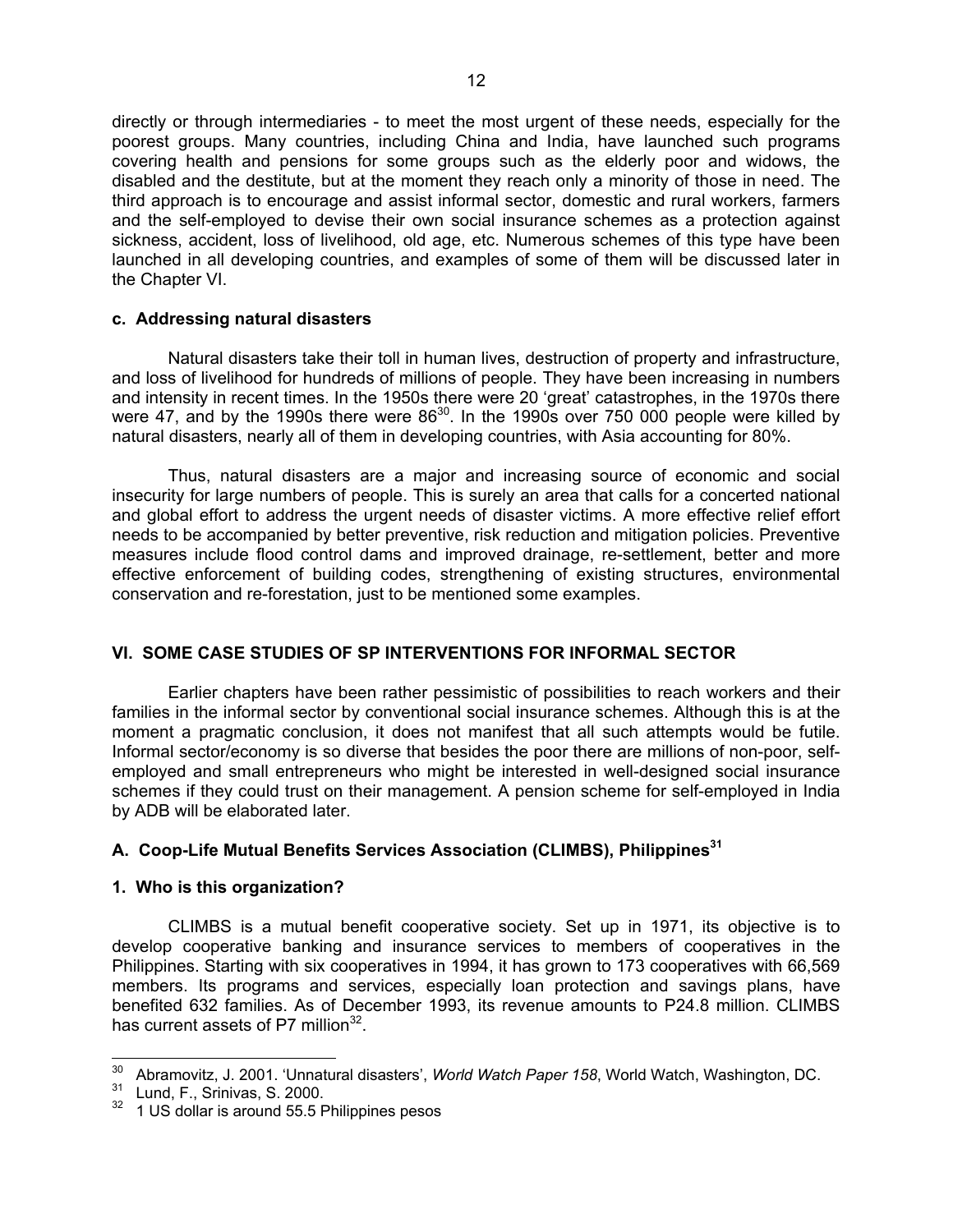The major social protection programs and services being offered by CLIMBS are the following:

- Mutual Assistance System;
- Life Savings Plan;
- Loan Protection Plan (LPP);
- Members Protection Plan;
- Cooperative Employees Retirement Plan; and
- Cooperative Officer Protection Plan.

## **3. How are the schemes running and financed?**

#### **a. Mutual Assistance System**

This service evolved from the traditional damayan system whereby community members contribute when there is death in a family. For a uniform benefit of P5,000, a member may join the Mutual Assistance System by paying P48 as premium and another P48 as equity annually. When a subscriber/policy holder reaches age 66, he/she is withdrawn from the system and is entitled to receive the accumulated equity plus earnings from the equity. He/she then has the choice whether to join another plan which pays the same benefit (P5,000) but at a slightly higher premium.

The equity payments represent oneís stake in the organization, and the subscriber/policy holder has voting rights and the right to participate in policy-making. In fact, a subscriber/policy holder owns part of the shares of CLIMBS and its gains are shared among subscribers/policy holders. The equity will be used to expand the system and ultimately establish a CLIMBS Insurance

Company.

## **b. Life Savings Plan**

This was the first major plan marketed by CLIMBS up to 1981.Acooperative pays P1 monthly to CLIMBS for every P1,000 deposit of a cooperative member. Members are assured that in case of death, CLIMBS will pay his/her beneficiary(ies) an amount equal to the member's deposit plus P1,000.The maximum payment (deposit plus supplement) is P25,000, and it varies according to enrolment age. The earlier one enrolls, i.e. at age 18-39; payment will be 100 per cent of the deposit plus P1,000. If one enrolls much later, e.g. at age 60, the payment will only be 25 per cent of the deposit and 25 per cent of P1,000. This program was approved by many credit unions because it encouraged capital build-up and savings mobilization. Another feature of the plan is that a cooperative that became a member did not have to invest any initial share capital. 40 per cent of the net income from the monthly contribution and other revenues are set aside in a member equity fund. The remaining 60 per cent become part of the reserve fund.

#### **c. Loan Protection Plan**

This was conceived in 1980 after the Malaysian Cooperative Insurance model. By 1994, LPP was among the most popular plans. The main benefit is that payment for loans obtained by members are insured by CLIMBS. In case of death of a member whose loan is insured, CLIMBS will pay the balance of the loan. The premium is based on the age of the member and the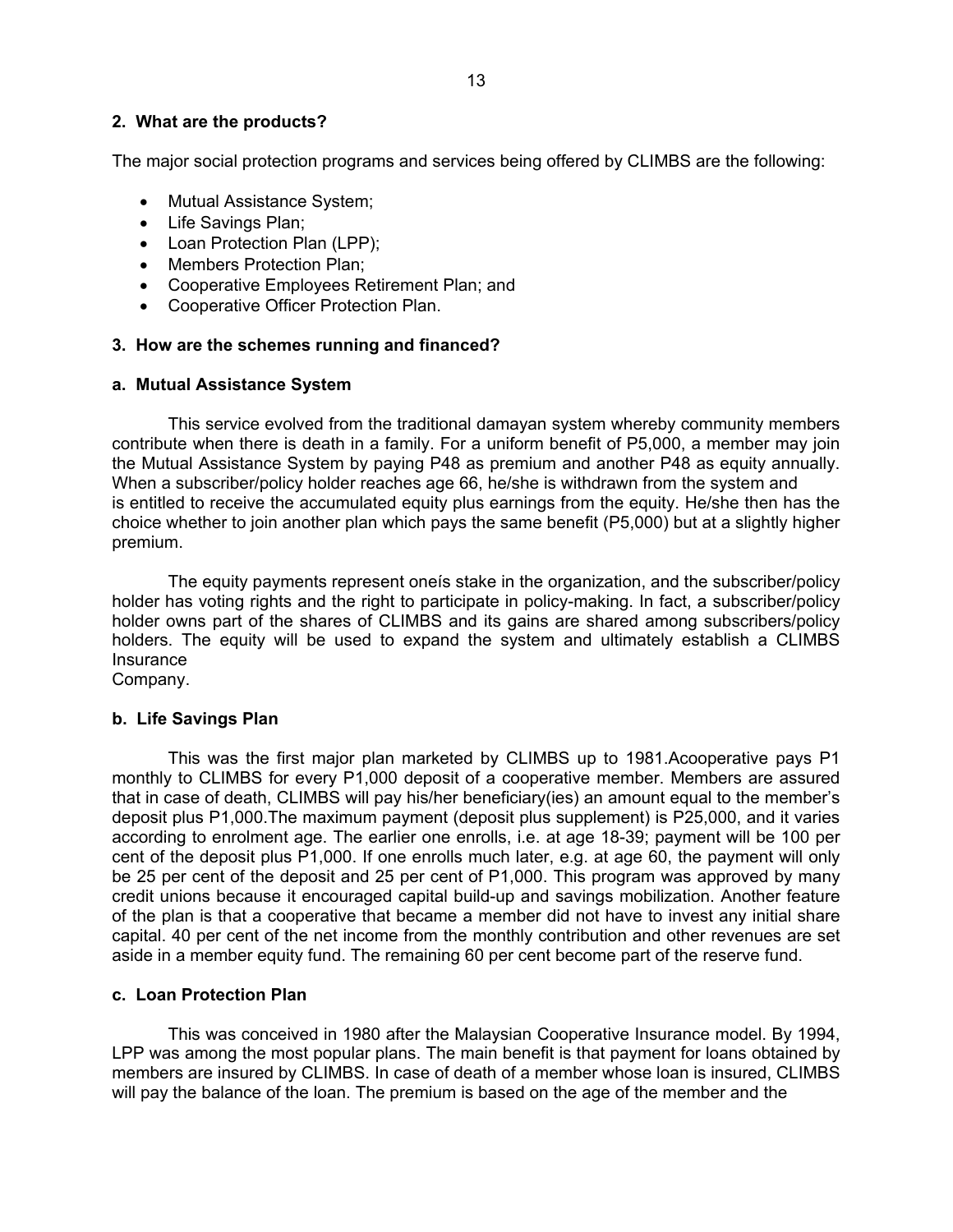amount of the loan. As the loan balance decreases, the premium decreases too. There is no enrolment fee.

#### **d. Members Protection Plan**

This is an optional insurance program for cooperative members. The minimum benefits are P1,000 and the maximum is P20,000. Premium level is based on the age of policyholder and the amount of the policy option. There is no enrolment fee. If the policyholder dies, the beneficiaries will receive the amount of the policy coverage. This plan includes an optional comprehensive personal accident plan in vehicle coverage, under which, in case of death or total disability, an additional amount of P20,000 (about US \$250) is paid by CLIMBS. If the insured person is confined to hospital due to an accident, he/she is entitled to a medical reimbursement of P50 (US \$2) per day for a maximum of 31 days on a single confinement. For ordinary illness, the reimbursement is P30 (US \$1.20) per day for a maximum of 45 days. P400 (US \$15) is provided for miscellaneous expenses.

#### **e. Cooperative Employees Retirement Plan**

This was designed for permanent employees of cooperatives or self-help associations. The pension is based on the premium paid, which is shared on a 50/50 basis between the employer (the cooperative) and the employee. There are 15 policy options available, with built-in insurance coverage. The premium payments range from a minimum of P25 per month to a maximum of P1,000 per month. In case of death of the policyholder, the beneficiaries will receive the contributions plus interest and the policy coverage.

#### **f. Cooperative Officer Protection Plan**

This is group protection coverage for the board of directors, managers and other elected and appointed committee members of cooperatives and other self-help organizations.

#### **4. Status**

Through a mutual agreement on interest earnings, CLIMBS presently invests its money in the National Confederation of Cooperatives (NATCCO), which in turn lends to, or guarantees the loans of, cooperatives in need of working capital. CLIMBS also allows its regional centers to retain 40 per cent of the premiums collected in their respective areas. The other 60 per cent are then pooled into a central fund and are then lent out to member cooperatives. Because of these schemes, many cooperatives, such as those in Bohol and Davao Provinces, have ventured into support businesses like funeral parlors. These in turn help to bring down funeral expenses for the cooperatives' members, such as the cost of coffins.

## **B. GRAMEEN KALYAN of the Grameen Bank, Bangladesh[33](#page-13-0)**

#### **1. Who is this organization?**

Grameen Kalyan is a not-for-profit company founded in 1997. It is an offshoot of the Grameen Bank (GB), the world-famous microfinance institution. The Grameen Bank initiated a rural health program (RHP) through the Grameen Trust in 1993 and Grameen Kalyan took over the Rural Health Program in 1997.

<span id="page-13-0"></span> Lund, F., Srinivas, S. 2000. Ibid.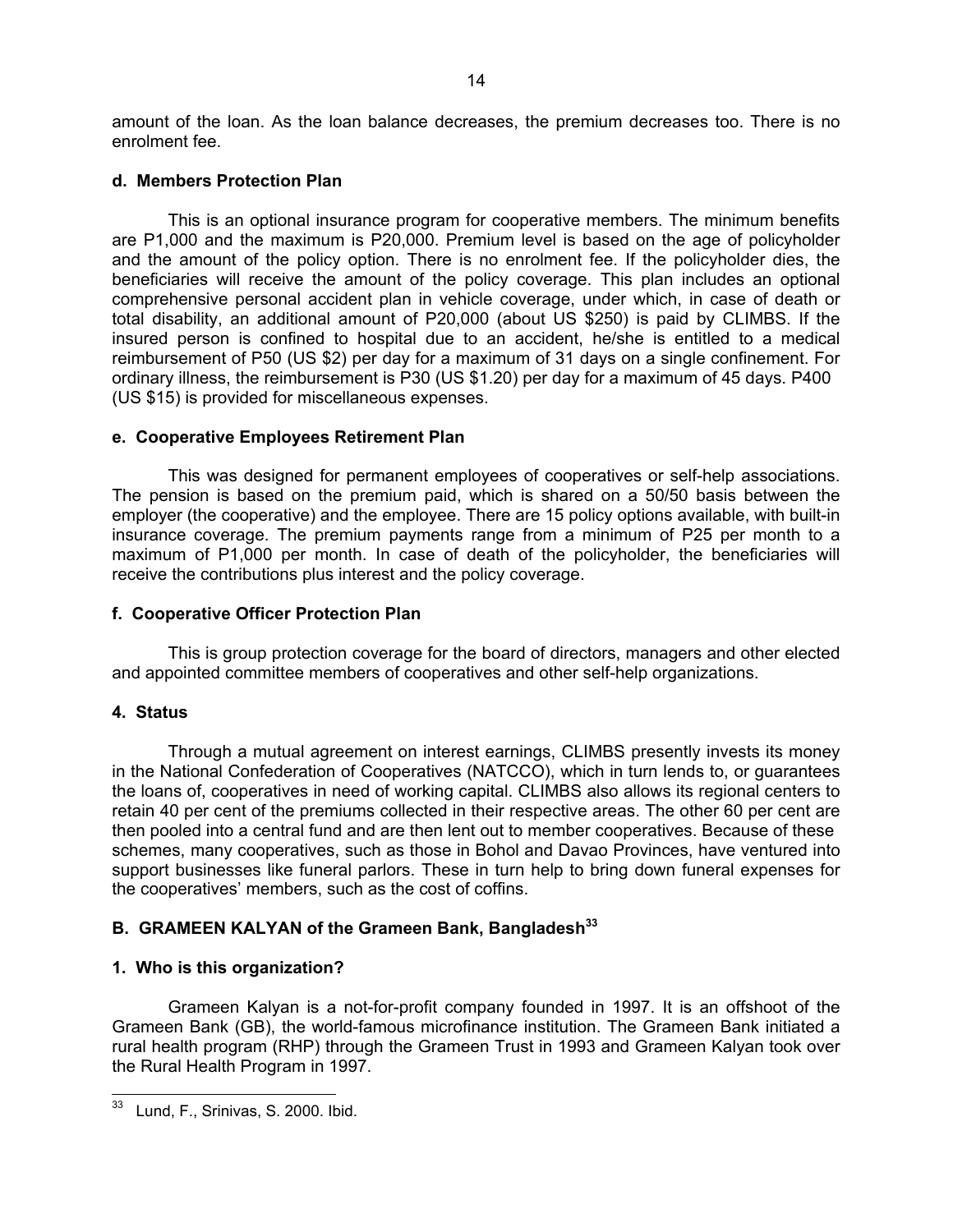#### **2. What are the products?**

The goals of the RHP are: ! To plan, organize, provide and evaluate the components of primary health care. It aims to promote health and prevent illness and premature death. ! To provide basic diagnostic services to the community as well as referral services. The RHP aims to provide primary health care with special emphasis on family planning, maternal and child health and reproductive health. This is done through community-based health care programs, fully involving the local communities. It also aims to increase the level of health awareness and bring about change in health behavior. Mortality and morbidity reduction in specific areas is targeted in conjunction with national health goals.

#### **3. How are the schemes run?**

The RHP acts both as an insurer and as a health care provider. This is done through health centers attached to branches of Grameen Bank. Services are provided to both Grameen Bank members as well as non-members. Each health center has the center director (a doctor), an office manager, 1-2 paramedics, lab technician, and approximately four health assistants. The operational area of the health center corresponds to that of a Grameen Bank Branch. Each center covers an area of 8 km, and assistants provide door-to-door services. Outpatient treatment is available and consultation, treatment, lab tests and referral are carried out by the health center directly. Referral is linked directly to government health centers where available.

The RHP corresponding to each Grameen Bank branch is created only after a consensus is reached in discussions with members. After negotiation, members decide to subscribe to the annual plan for the RHP.

#### **4. How are the schemes financed?**

The RHP acts as an insurer, and annual premiums are collected from members associated with a health center. Non-Grameen Bank members can also use the facilities of the health center for a fee commensurate with the market rate for the service. Different types of pricing schemes for various service packages have been attempted. Presently, supplementary services for an additional premium fee are also available for families who are insured. The RHP as insurer and service-provider uses a sliding scale in its premium structure and fees for services. Non-GB individuals and families pay a higher rate in premiums. Non-GB and noninsured individuals can use walk-in services at the health centers at market rates. Health professionals determine on a case-by-case basis how much should be charged.

Subsidies to the scheme are channeled through Grameen Kalyan, a not-for-profit company. Poor households within the health center zones are included except those deemed non-poor. The benefits and services packages, however, remain identical. Identification of households as poor or non-poor is carried out by Grameen Bank branch staff in the area who are familiar with member and non-member populations alike.

On average, the various health centers have recovered approximately 65 per cent of total operational costs. Those having a higher rate premium structure of Taka 100-120 had better cost recovery of approximately 72 per cent on average, while those with premium of Taka 50 recovered approximately half of all operating costs. The Grameen Kalyan scheme presently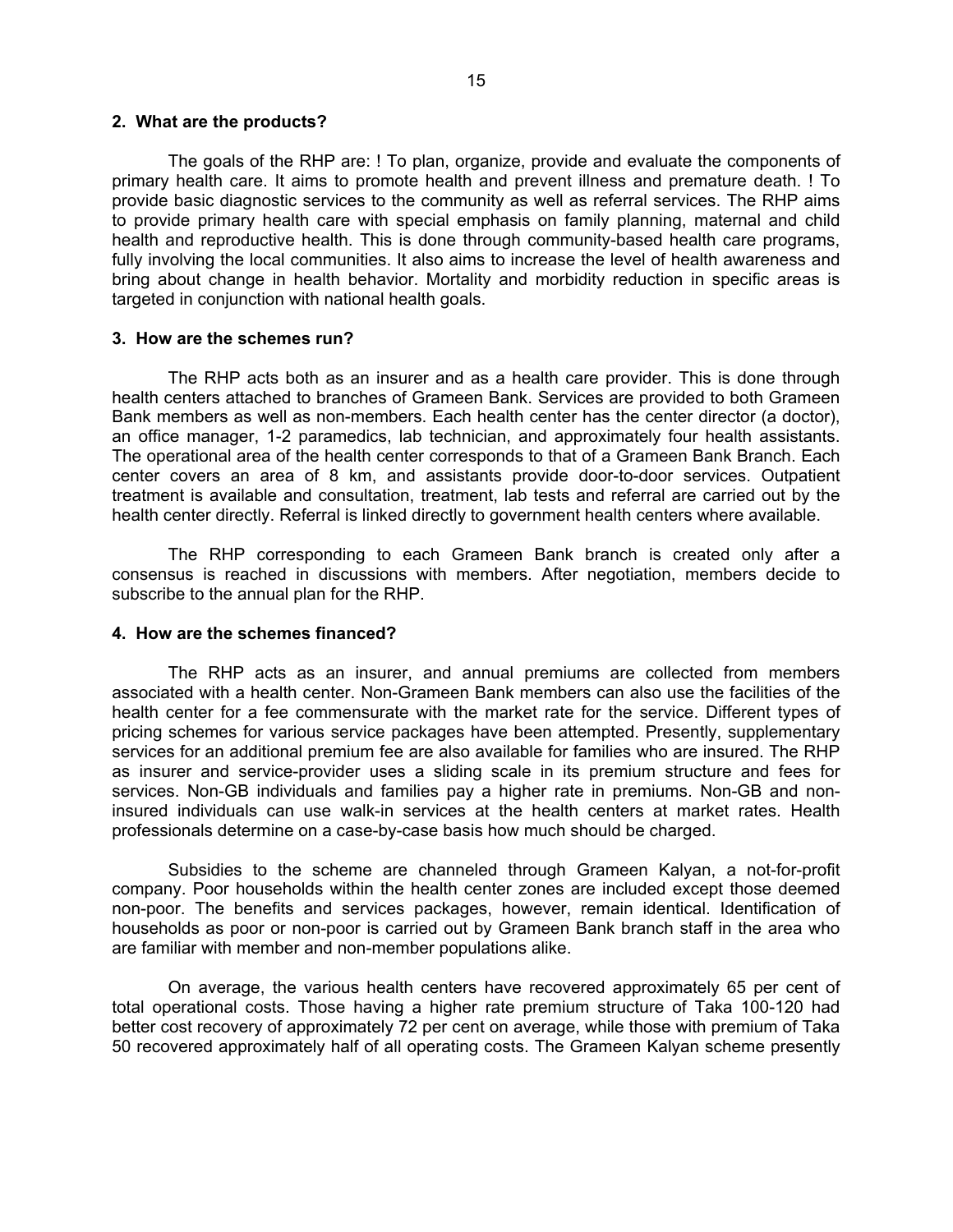receives premiums from approximately 66 per cent of Grameen Bank members. It is estimated that as more GB members become insured, cost recovery will increase significantly.

#### **5. Status**

The RHP currently has 11 health centers in three zones of Grameen Bank operations. Each Grameen Bank center has a membership of 40, and one branch equals 60-70 centers. Therefore, approximately 2,500-3,500 members are insured under each health Center. Since membership is available to both Grameen Bank members and non-members alike, there are approximately 1.5 non-GB households for every GB household; there are approximately 2,500- 3,500 GB households for every health center.

The services package presently includes a combination of annual check-ups, subsidies on lab tests, quality medicines at prices below market price, maternal and child health care and various other forms of preventative and promotional care. Hospitalization is also partially paid for.

In 1994, seven health centers operated at a premium of Taka 50 per family (US \$1.04) per year for a maximum of 10 members per family. Instead of this pre-payment, the services of consultation with a doctor are also available for a service charge of Taka 2 (US \$4 cents). Any number of consultations is allowed per year. Benefits also include free annual check-ups, 75 per cent subsidy on basic laboratory tests, subsidized drug prices and maternal and child health care household visits. However, operational expenses could not be recovered and a new service was attempted.

In 1996, five health centers were set up, at an annual premium of Taka 120 (US \$2.5) per family for a maximum of eight members per family. The benefits package includes a copayment of Taka 2 per physician consultation, 50 per cent subsidy on basic and extended laboratory tests, free annual health check-ups, and a 50 per cent reduction on 15 essential drugs while all other drugs are subsidized. If the patient is referred, the scheme provides up to 50 per cent of the cost of specialist consultation and medical tests in addition to covering 10 per cent of hospitalization expenses.

1996 also saw the revision of two health center programs where services were still being offered under the Taka 50 plan. Members chose additional services for a higher premium payment of Taka 100 (US \$2.08) per family per year. This includes all of the previously mentioned benefits, except for hospitalization coverage.

#### **6. Future**

The Grameen Kalyan scheme has been very active through its health centers in dealing with the 1998 floods in Bangladesh. The extent of damage and suffering was amongst the worst this century, and eight of the eleven health centers themselves were completely damaged by the floods and the remaining three were partially damaged. Nevertheless, all staff of the scheme stayed at their stations to provide health assistants to all community citizens, members and nonmembers alike. Many services were provided free of charge and extensive health education campaigns to prevent epidemics were undertaken.

More domiciliary services are being undertaken and strengthened by health assistants. Various training programs were organized for these assistants and monitoring activities at the field level have been stepped up. Health assistants in the latter visited over 84,000 villagers at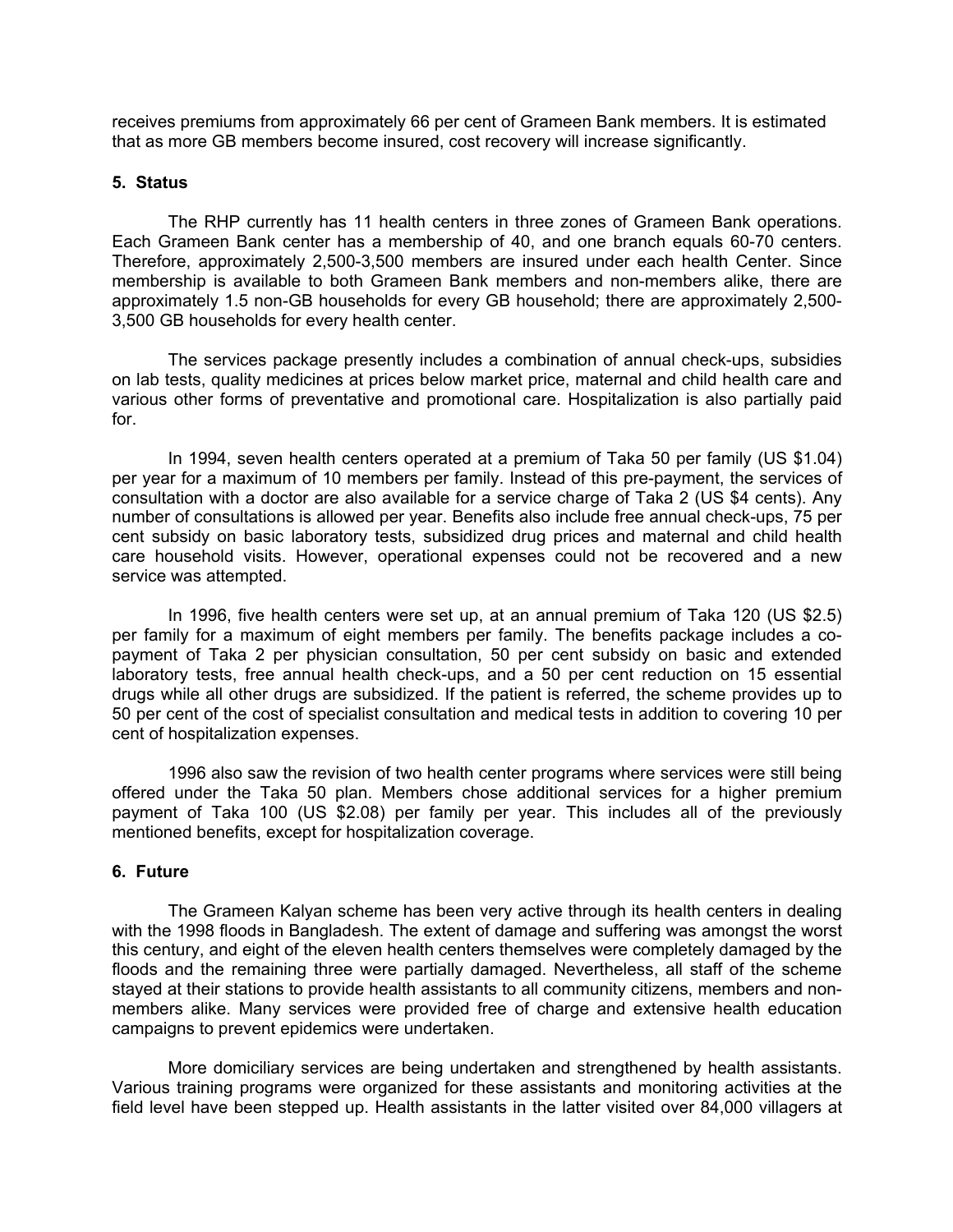home half of 1998. 1,003 non-Grameen families have been enrolled in the scheme and over 11,000 patients have been referred to doctors under this program.

The pricing schemes and benefits package are still being revised in line with suggestions of members and corrugated through an implementation committee. Non-renewal of subscriptions is being investigated and collection of premiums is being tightened. Non-GB families have also been active in seeking services from the health centers and more is being done to attract non-GB families to supplementary coverage and basic services. The RHP is attempting to operate on a much more professional footing, and significant changes are being made to the premium structure, data collection on GB and non-GB members, rates of usage and gender balance of use of services. Moreover, pathological laboratories were upgraded and have become very active. Many tests specifically geared towards family planning and reproductive health have also been improved. Revenue generation from laboratories has increased by 65 per cent over the previous year.

## **C. The SEWA Integrated Social Security Scheme, India[34](#page-16-0)**

India is the world's largest democracy and the second most populated country. It has sharp disparities in income and persistent problems in providing comprehensive and universal basic education, health care or other social protection for vulnerable groups*.* Over 90 per cent of its labor force is composed of informal economy workers (counting agricultural workers) who have little, if any, statutory social security. Most informal economy workers are casual laborers and contract or piece-rate workers; many are self-employed, and have no direct access to government-provided social security. While certain informal economy workers are covered under Indian State, central and some welfare schemes, no *comprehensive* contributory social security or insurance schemes existed for these workers until recently.

## **1. Who is this organization?**

SEWA is a registered trade union working mainly with women in the unorganized/informal economy and, since 1972, has focused on employment and income related issues. Membership is almost a quarter of a million. Their members are women informal economy workers who work very long hours, are poorly paid (usually below the statutory minimum wage) and have little opportunity to move into better paying jobs. They are most often hawkers and vendors, home-based workers (usually piece-rate or contract-workers) and laborers. SEWA's struggle has been to organize these women workers, gain national and international recognition for their needs, ensure that the minimum wage is obtained, provide legal recourse where necessary, target overall 'work-security' and ensure democratic representation at every level of the organization.

## **2. What are the products?**

SEWA's Integrated Social Security Program is the largest comprehensive contributory social security scheme in India today for informal economy workers, and presently insures over 32,000 women workers. The scheme covers health insurance (including a small maternity benefit component), life insurance (death and disability) and asset insurance (loss of or damage to housing unit or work equipment).

<span id="page-16-0"></span> Lund, F., Srinivas, S. 2000.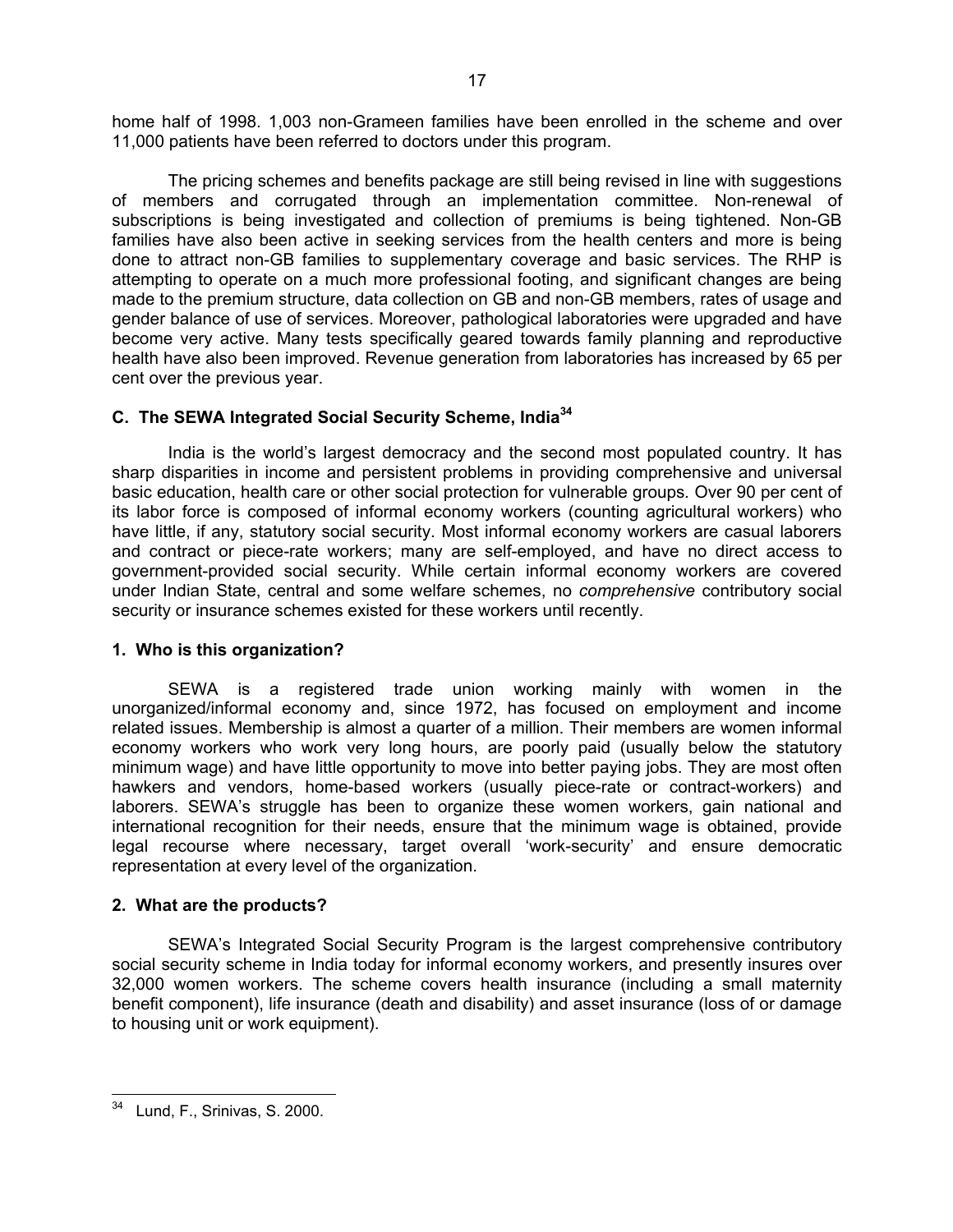#### **3. How are the schemes run?**

SEWA members can choose whether to become members of the scheme (at present, approximately 14 per cent of all SEWA members are insured). The asset and health components come as a package and life insurance is an option.

he total insurance premium package is approximately Rs.60 (or US \$1.5) per year for the combined asset and health insurance package and an additional Rs.15 provides life insurance as well. Premiums and benefits are presently being restructured. Membership and claims processing is done through the SEWA Bank, along with considerable field presence and grassroots organizing from SEWA Bank staff and SEWA Union staff. Mobile services are also available for premium collection (which are services normally associated with microfinance deposits and loan repayment collections).

The scheme components have been developed on a purely demand-driven basis and over 25 years of close involvement with members.

Bureaucratic hurdles through claims handling with the partner insurance companies have been minimized over time and the insurance committee (comprised of members) hears petitions for claim rejections and suggestions for future improvements.

#### **4. Financing**

- One-third of the premium is financed through interest paid on a grant provided by the German Technical Development Agency (GTZ).
- One-third through the direct contributions by women workers.
- One-third through a subsidized package scheme provided by the Life Insurance Corporation of India and the United India Insurance Company. The Indian Ministry of Labor has been actively involved in negotiations with SEWA and provides a subsidy through the Life Insurance Corporation of India.

SEWA sees the one-third-premium contribution as a beginning towards increased contributions and through which women workers will have a voice in the design and administration of the scheme. It also simulates the corresponding tripartite contributory structure within formal social security systems from the State, employer and employee.

SEWA has also designed the payment of premiums to suit different income groups among the very poor. A fixed deposit scheme of Rs.500 and Rs.700 is available to those who can make a one-time payment for life membership of the insurance scheme. The interest on their fixed deposit goes towards paying the yearly premium. Annual payments are also available, as are monthly payments, although the latter require higher transaction costs and greater monitoring to prevent members leaving once benefits are used.

#### **5. Status**

SEWA is also decentralizing its operations as the bulk of present members and claims are urban. The decentralization should serve to attract more poor rural women members. They have expressed a strong demand for social security but claims' processing being limited to Ahmedabad has acted as a deterrent.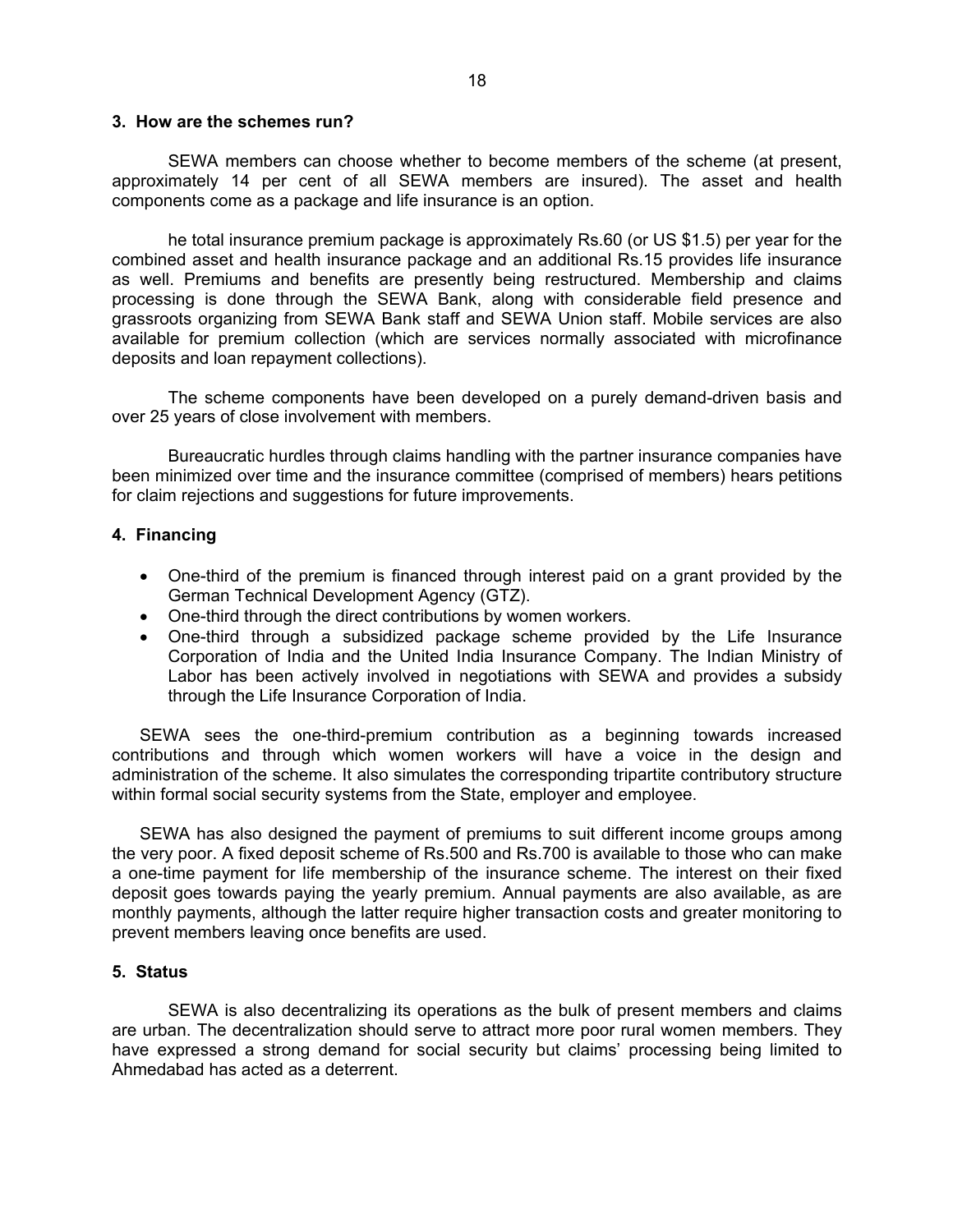SEWA has shown that it is possible to create schemes that are adaptable, reproducible (to an extent) and which are profitable. Private sector, and further government participation as partners in such schemes, are not ruled out in the future. The integrated approach to social insurance has benefited SEWA as a microfinance and banking NGO as since linking banking schemes to insurance has increased membership of both programs and significantly raised interest in union membership where available.

Every effort is being made to reduce processing time of claims and decentralization committees are being trained thoroughly so that rapid and equitable claims disbursement can be carried out. Furthermore, the organization has been actively involved in disaster areas for onsite inspection and claims submission. Relief efforts have also been initiated immediately and coordinated with government agencies so that the immediate needs of suffering women members can be met.

#### **6. Future**

As SEWA's multiple avenues of worker assistance have been operational for over two decades, many women members have been achieving rising incomes.

SEWA hopes that the social security program will further protect and boost women's income and assets. Based on better ability to pay, the health insurance scheme is now likely to hike premiums slightly. SEWA is showing that not only can social security provision exist for informal economy workers, but also that workers are willing to pay increasing amounts, as long as the service is appropriately designed and sensitive to their needs. Most importantly, it demonstrates a first step towards significant government and NGO participation in a scheme for informal economy workers that is comparable to government involvement in statutory social security provision for the formal economy.

SEWA is looking to long-term financial and administrative sustainability of the scheme and the levels of premiums that can be supported in the local community. It aims to:

- spread decentralized units for premium collection, claims handling and referral;
- expand coverage to all members in a sustainable fashion;
- further spread to rural membership;
- evaluate the possibility of family coverage (at present only the woman member is covered for most benefits-except in the case where a family member/other nominee is also covered for life insurance which is available through the Rs.700 fixed deposit scheme);
- introduce a different premium structure;
- strengthen the asset insurance component;
- expand health benefits;
- add a pension component and encourage young working women to join and save for their retirements;
- it is also assessing how upcoming future entry of private agents in Indian insurance markets will affect poor women workers in the informal economy;
- it is actively involved in action-research programs for enhancing the efficiency of the health cooperatives and SEWA Bank that supplement the integrated aspect to riskmanagement services; and
- an impact evaluation of the insurance scheme is also being undertaken.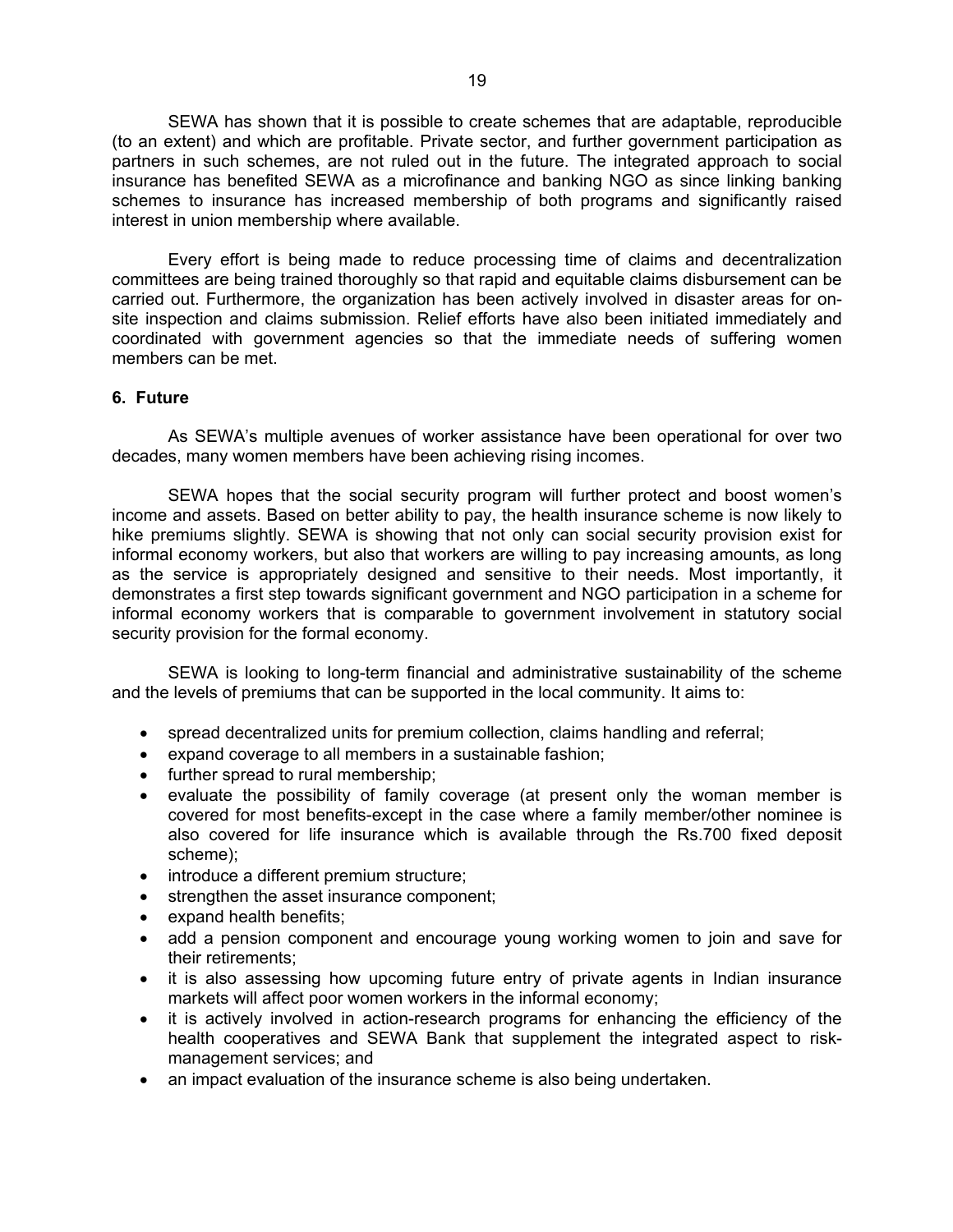#### **D. Social Protection Strategy for Togo[35](#page-19-0)**

 This case study has been taken from the outside of Asia. The reason is that this World Bank study in Africa was the first social protection strategy developed for a country in the continent; therefore the report has served as a methodological guide. World Bank selected Togo for a pilot since Togo is a very typical low-income country where government's role in social security is almost nil., and one could say that the whole country represents informal sector. The key aspects were:

- The social protection system provided by the government is insufficient in its coverage and inefficient, resulting in widespread discontent and a considerable waste of resources ► a reform of the government system is needed;
- The traditional social protection system has come under strain due to a number of phenomena linked to modernization (e.g., urbanization, geographic mobility, monetarization, raising individualism) and to the persistent economic and political crisis (e.g., decreased standard of living, increased insecurity

► solutions/alternatives must be found for arrangements that are indicative of strain, such as child labor;

- New answers to risk management are appearing, especially of an informal type, as people try to fill the gap left by government services
	- ► grassroots initiatives should be supported by the government and donors;
- Regardless of resourcefulness of the Togolese people and of the efforts of government. unsatisfied needs for social protection remain enormous ► a new approach to social protection is needed, involving a wider range of stakeholders (several ministries, NGOs) and actions;
- Part of the answer lies in the ability to link formal and informal mechanisms for social protection in a synergistic manner to broaden coverage

► public/private partnerships should be pursued, and the government should promote greater coordination and collaboration among different actors at different levels.

Social protection in Togo has been put to test by the political and economic developments of the last decade, which have seen living conditions decline sharply as a result of a deteriorating economy (real GDP per capita is 25% below its 1980 level), and by government inability to provide basic social services and repeated political crises. While horizontal networks such as socio-professional associations spread with a modernizing society, the current crisis has meant a retreat into kinship-based networks and patron-client networks. Exclusion from networks is a sign of utter destitution and leads to social exclusion.

## **1. Social Protection forms**

Social protection takes three forms in Togo: risk prevention, risk mitigation and risk coping (see the risk factors in Figure 6). The social protection system provided by the government is insufficient and inefficient, resulting in widespread discontent and a considerable waste of resources. Hence, 95% of the Togolese rely on informal arrangements for risk management, mostly in the form of informal insurance and portfolio management (i.e., risk mitigation). As communities try to fill the gap left by deteriorating government services, new instruments of risk prevention are appearing, especially of an informal type (e.g., communityfinanced schools). However, the traditional social protection system has come under strain as

<span id="page-19-0"></span> Bendokat, R., Tovo, M. 1999.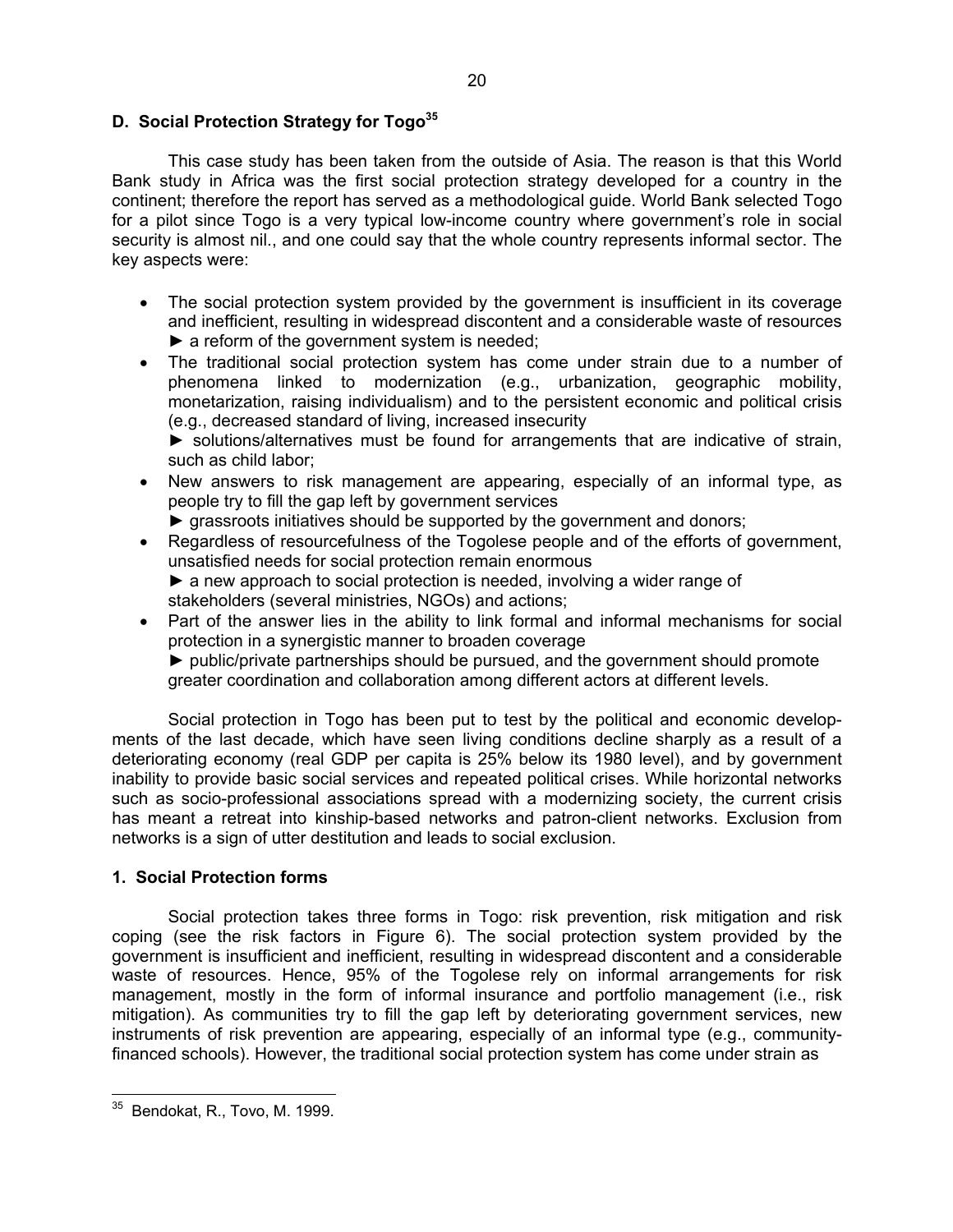|                                    | Micro level<br>(Individual & household)                                                                                                                                                                                                                                                                                               | Meso level<br>(Community)                                                                                                                                                                            | Macro level<br>(Nation)                                                                                                                                                                                                                                                                                                       |
|------------------------------------|---------------------------------------------------------------------------------------------------------------------------------------------------------------------------------------------------------------------------------------------------------------------------------------------------------------------------------------|------------------------------------------------------------------------------------------------------------------------------------------------------------------------------------------------------|-------------------------------------------------------------------------------------------------------------------------------------------------------------------------------------------------------------------------------------------------------------------------------------------------------------------------------|
| Natural<br>factors                 | Agricultural<br>$productivity \Rightarrow soil$<br>erosion, low fertility<br>$Health \Rightarrow poor$<br>sanitation, smoke<br>exposure                                                                                                                                                                                               | Agricultural productivity<br>٠<br>$\Rightarrow$ environmental<br>degradation, natural<br>disasters<br>• Health $\Rightarrow$ unhealthy<br>habitat, unsafe water                                      | • Primary sector<br>$productivity \Rightarrow natural$<br>disasters, limited<br>natural resources<br>• Demographic pressure<br>• Epidemics (AIDS)                                                                                                                                                                             |
| Social<br>Factors                  | $Health \Rightarrow disease, old$<br>٠<br>age, handicap<br>Education/information<br>$\bullet$<br>$\Rightarrow$ illiteracy, low<br>education, isolation<br>Social<br>capital/household<br>structure $\Rightarrow$ high<br>dependency ratio, intra-<br>household inequality,<br>household break-up                                      | Human capital $\Rightarrow$ limited<br>٠<br>access to social services<br>(health, education, family<br>planning)<br>Social capital $\Rightarrow$<br>discrimination, harmful<br>traditional practices | Human capital $\Rightarrow$<br>٠<br>insufficient &<br>inefficient sectoral<br>policies & programs<br>• Inequality $\Rightarrow$<br>discriminatory laws,<br>regulations,<br>inequitable and<br>inadequate budget<br>allocation                                                                                                 |
| Economic<br>& political<br>factors | Income $\Rightarrow$ low returns<br>$\blacksquare$<br>to labor.<br>unemployment,<br>irregular salaries, no<br>access to credit<br>Inter-household<br>inequality $\Rightarrow$ in access<br>to land, rights & duties<br>related to social<br>standing<br>Gender discrimination<br>$\Rightarrow$ unequal access to<br>productive assets | Income $\Rightarrow$ limited access<br>٠<br>to land, economic<br>infrastructure &<br>employment<br>opportunities<br>Isolation, remoteness<br>Inefficient production<br>systems                       | • Assets & income $\Rightarrow$<br>limited land,<br>economic<br>infrastructure &<br>employment<br>opportunities<br>• Structural inequalities<br>$\Rightarrow$ poorly integrated<br>market for food<br>products, poor rural<br>infrastructure<br>• Governance ⇒ fiscal<br>problems, land<br>tenure, clientelism,<br>corruption |

**Figure 6. Risk factors in Togo** 

indicated by the growing problems of child trafficking and abandoned old people (i.e., risk coping).

**The most feared risk factors** have in common the risk of losing one's assets and going into debt. Coupled to this are the risk of losing social standing (a sort of "dignity risk"), the risk of losing income, and the risk of losing productivity.

**The four main blind spots** in Togo are risk factors that receive little attention because their negative consequences are not immediate, or because they seem to be "the way things are", or because they are just not known. These are:

- Environmental degradation,
- High fertility rates and dependency ratios,
- Gender discrimination, and
- HIV/AIDS.

#### **2. Priority actions**

The government needs to rethink its approach to social protection to include more stakeholders (several ministries, civil society, NGOs), a wider range of interventions (i.e., covering risk prevention and mitigation in addition to the traditional approach of coping) and a different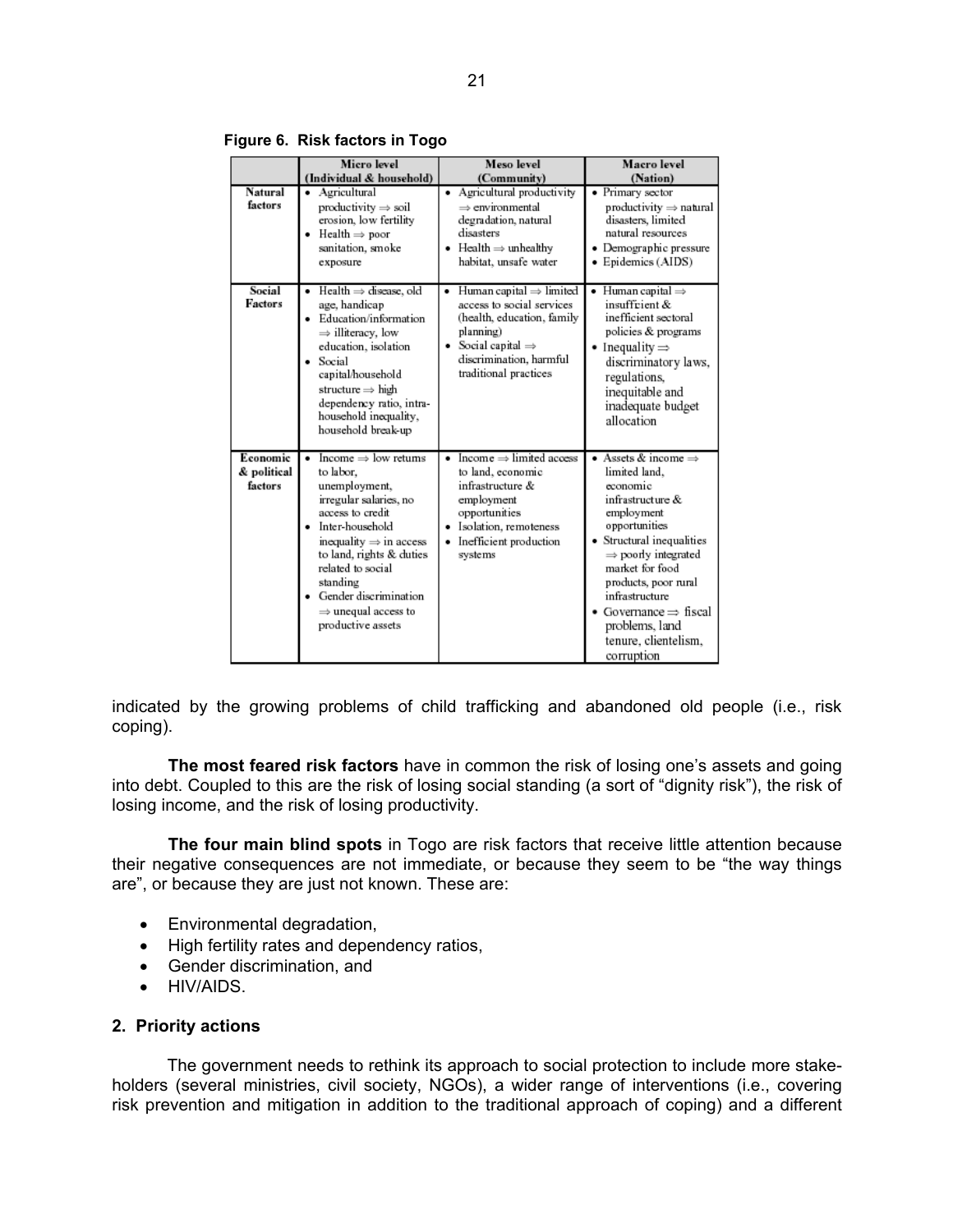way to operate (participation, partnerships, formal/informal links). Preconditions for and key elements of successful risk management are a sound macro-economic framework and improved social services. Among the priority actions proposed for a more comprehensive risk management strategy are (see also Appendix 2 of arrangements for risk management in Togo):

- Building on community efforts to provide primary education,
- Supporting risk pooling for the informal sector,
- Ensuring the viability of formal pension schemes,
- Forging new public/private sector partnership for "traditional" social assistance, and
- Developing a comprehensive approach for child protection.

## **3. Technical assistance**

The support from the international development agencies could include several elements that would aim at developing such a social protection strategy for Togo. In particular, the assistance could:

- Assist the government in "rebasing" its social protection strategy, continuing the process already started;
- Through projects, provide financial and technical support to community-based provision of social services;
- Help develop a comprehensive program to address child labor issues;
- Provide technical assistance for the reform of the pension system;
- Help pilot a formal/informal sector collaboration for old-age pension; and
- Use the regional social funds which are being set up to test new ways of providing SP.

## **C. Overview of the Micro-insurance Schemes Operating in Asia**

As part of a worldwide exercise, the ILO/STEP program has recently conducted inventories in several Asian countries aiming at documenting the various on-going microinsurance experiences<sup>36</sup>. At the moment this work has been completed in eight countries (Bangladesh, Cambodia, India, Laos, Nepal, Pakistan, the Philippines and Sri Lanka), and it has registered a total of 171 micro-insurance schemes covering some 30 million people.

Some well-known schemes in Bangladesh are Proshika, SSS and Grameen Kalyan, in India Working Women's Forum, Students Health Home (SHH), and Self-Employed Women's Association (SEWA), and in the Philippines Centre for Agriculture and Rural Development - Mutual Benefit Association (CARD-MBA), Coop Life Mutual Benefit Services Association (CLIMBS), and Negros Women For Tomorrow Foundation (NWTF). Three of these schemes were presented in the Chapter B. The SEWA program in India has been for a long time a unique example from this category. A thorough description of it can be found in ILO-STEP (2001). Figures 7, 8 and 9 give some general figures on micro-insurance schemes.

<span id="page-21-0"></span>  $36$  ILO-STEP. 2004.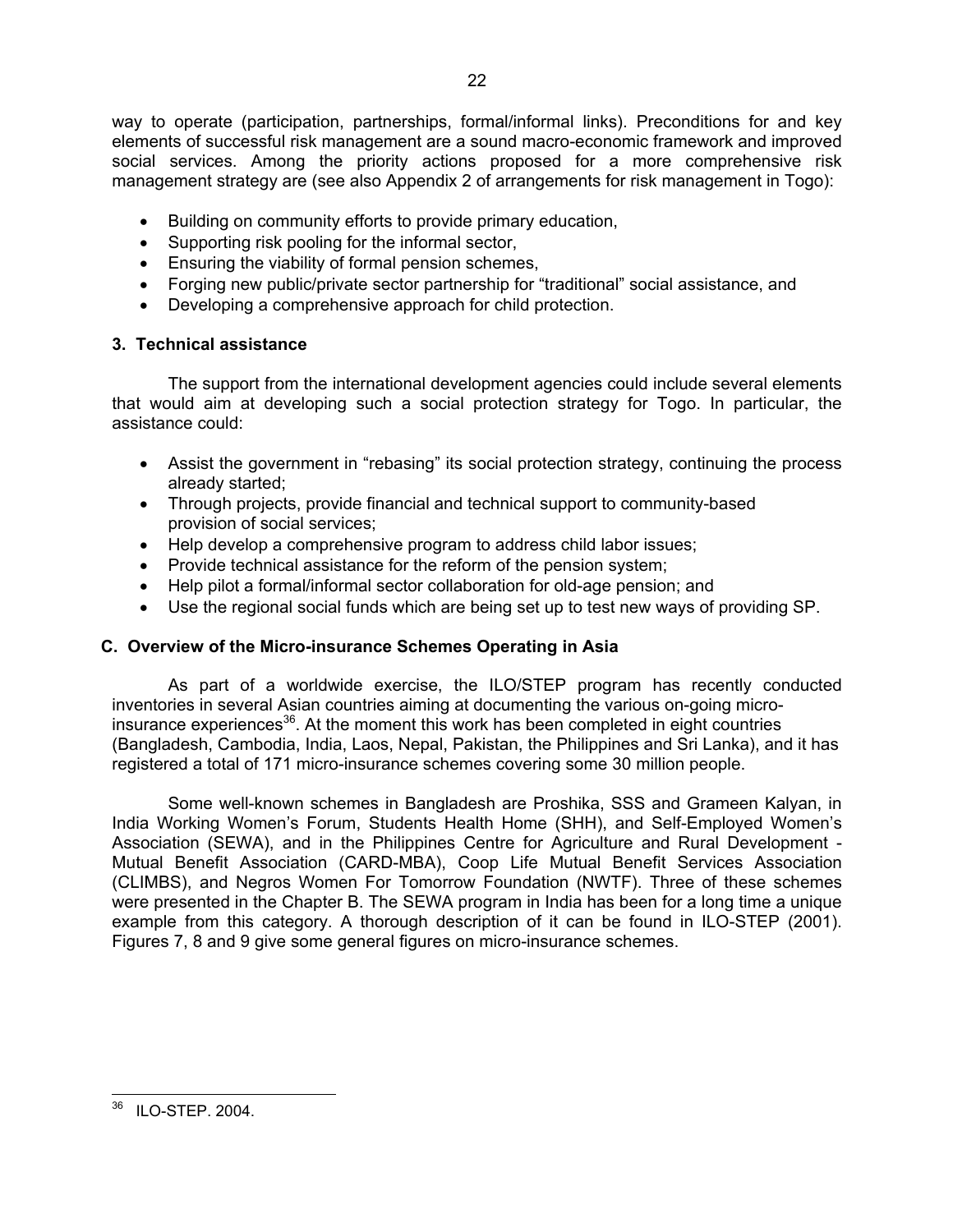



*NUMBER OF MIS*

**Figure 8. Total population covered by the micro-insurance schemes** 

*TOTAL POPULATION COVERED BY MIS*



**Figure 9. Importance of life and health insurance products among the micro-insurance schemes**



*NUMBER OF ORGANIZATIONS INVOLVED IN THE PROVISION OF THE TWO MAIN PRODUCTS*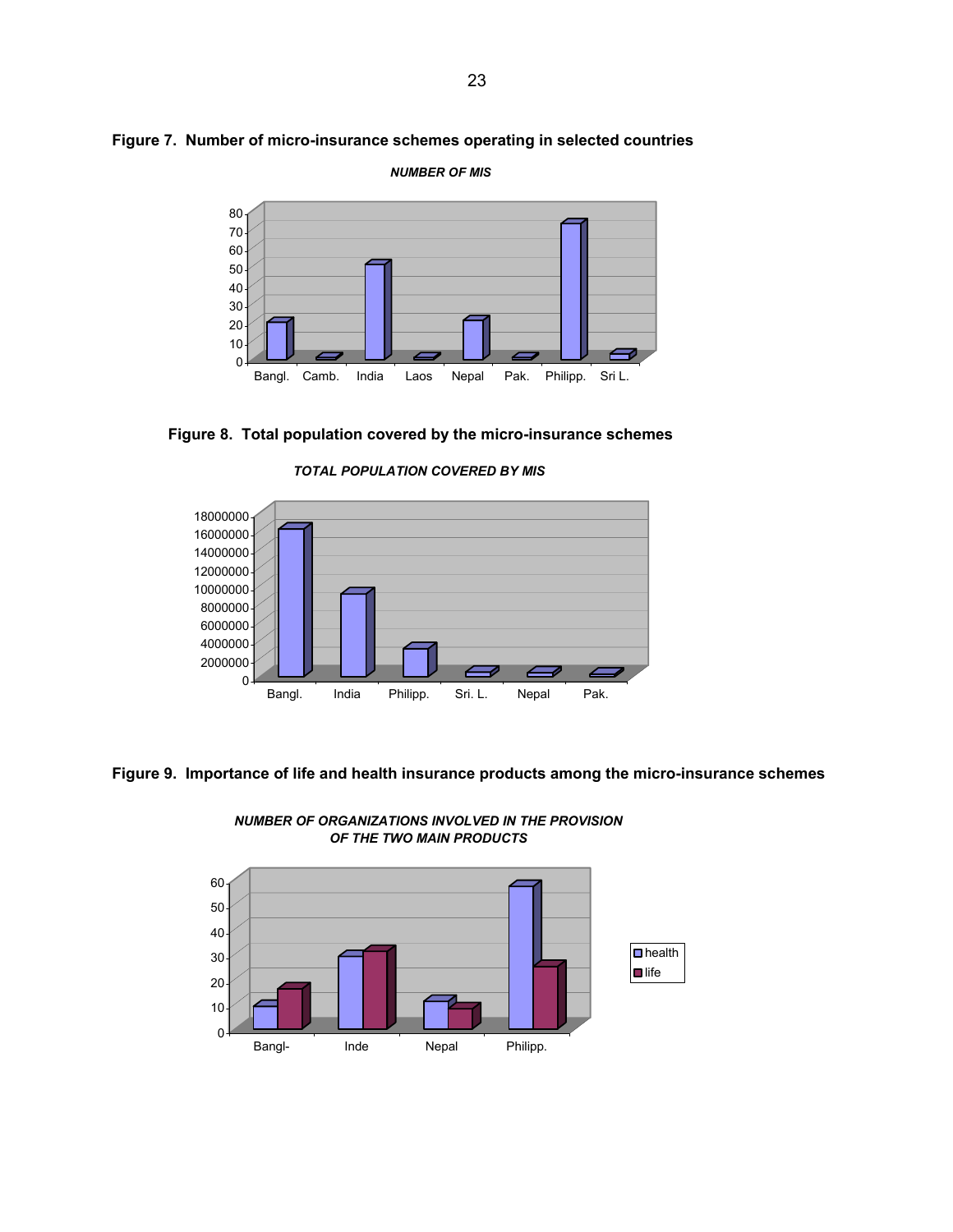Most of these micro-insurance organizations were established during 1990s, and although several of them are offering insurance packages, most of them have focused on a single product (life and health insurance are two main products).

#### **D. ADB Assistance for Pension and Insurance Reforms**

 In the past decade, ADB has supported reforms of the pension and insurance industry in six countries through 12 separate technical assistance projects: Bangladesh (2), India (3), Indonesia (1), Mongolia (3), Pakistan (2) and the Philippines (1). These technical assistance projects covered a full range of objectives and issues depending on country needs: review and formulation of new legal and regulatory framework, strengthening and capacity building of regulatory bodies, review of the performance of the industry and preparation of master plans for the future as well as the assessment of the financial and managerial performance and viability of individual insurers, funds and pension programs, and preparation of restructuring plans where necessary. Two operations in Mongolia covered both pensions and insurance sectors, while the rest focused on one of the sectors.

 During these interventions, ADB has focused on three basic considerations and objectives:

- Pension programs and insurance industry is a central, if not the most critical, component of a country's capital markets.
- It has become increasingly apparent in regent years that in many countries existing pensions programs and insurance companies have suffered from major managerial and financial problems, and were not viable.
- There is now greater recognition in the countries that insurance are an important part of social policy and poverty alleviation efforts.

The last observation has created a situation where ADB has become increasingly interested in supporting efforts to extend the reach of its technical assistance to the informal sector workers and the elderly.

## **1. Technical Assistance to India for Pension Reforms for Unorganized Sector**

 ADB has approved the above TA project in November 2003. The project is now going on, and therefore it is too early to discuss its outcomes. However, it might be interesting to reflect briefly its objectives from the planning stage.

 The TA's goal is to "Extend benefits of old age security to the unorganized sector of India", and its objectives are (i) to prepare voluntary privately managed pension schemes to be offered to target participants in the unorganized or informal sector of the Indian economy, and (ii) to help establish a regulatory, administrative, management, and incentive framework and system for the proposed pension scheme for target participants from the unorganized sector. In addition, the TA has four outputs:

- Database to support pension system development for the sector unorganized sector and PFRDA management and promotional activities,
- Strategic classification of the unorganized sector for planning and implementation purposes,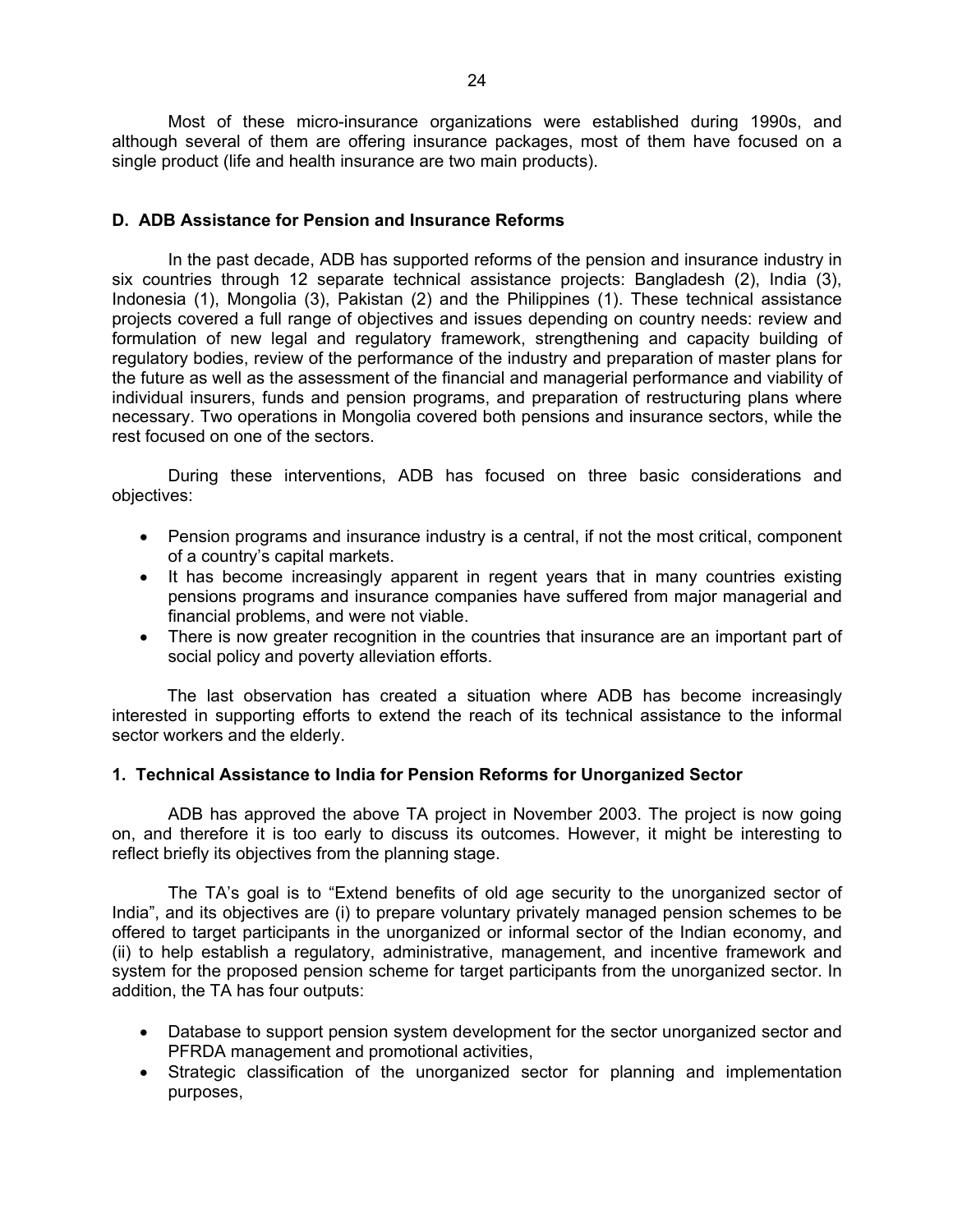- Income and attitudinal surveys to close data gaps and develop bases for determining target market, tailor-fit pension product schemes, and develop marketing strategies for reaching out to the target participants, and
- Workshop(s) involving Government and other key stakeholders on above.

 What has been discussed in this paper earlier, would suggest that this technical assistance project will have a very demanding task ahead of it. On the other hand, total employment of India's unorganized sector is  $398$  million<sup>37</sup>, from which 30% are working in informal enterprises. Such a target group, if reached, could already serve the purpose in this technical assistance.

#### **VII. DISCUSSION AND CONCLUSIONS**

 The governments all over the world have an increasing challenge to satisfy the basic needs for their citizens, to assist the people in addressing social contingencies and to be prepared to natural disasters. Neither traditional ways of social security nor present official social protection interventions are able to solve the existing obstacles leaving the majority of people in Asia and the Pacific to cope with social risks on their own.

 The formal sector social protection schemes cover only 10-20 % of the Asian labor force. Most formal sector schemes have financial difficulties, and the schemes need to be re-designed. The arrangements for social protection in the informal sector cannot relay on the extension of present schemes to informal sector but need to look new and innovative interventions. There are a few examples of successful social security reforms as well as community-based approaches, which could serve as examples if they could up-scaled to macro schemes and if their sustainability could be secured.

 Informal economy, where most of informal sector workers work, needs a fresh look and assessment as an economic vehicle. Most governments are insufficiently aware of the huge positive economic and social gains from reducing informality, and they don't devote enough resources for adequate enforcement of tax and other regulations. People in the informal economy need also a fair access to credit, land and other assets in order to reduce their vulnerability against social shocks.

 Social assistance, both for formal and informal sectors, is necessary also in the future for those who live in or fall to poverty, and therefore the redistribution of public funds is necessary. Universal minimum pension schemes are good examples also for poverty reduction. Considering the increasing budgetary constraints that most governments are facing, this calls for better governance, less corruption, productive private-public arrangements, strengthened institutions, and improved financial management to secure necessary public funds.

 Organizing social protection for the people in the informal sector is not an easy task, but it can be done. The governments can hardly do it alone why communities and families, and organizations representing them, need to be taken onboard in partnership with the whole civil society.

<span id="page-24-0"></span>  $37$  ADB. 2003.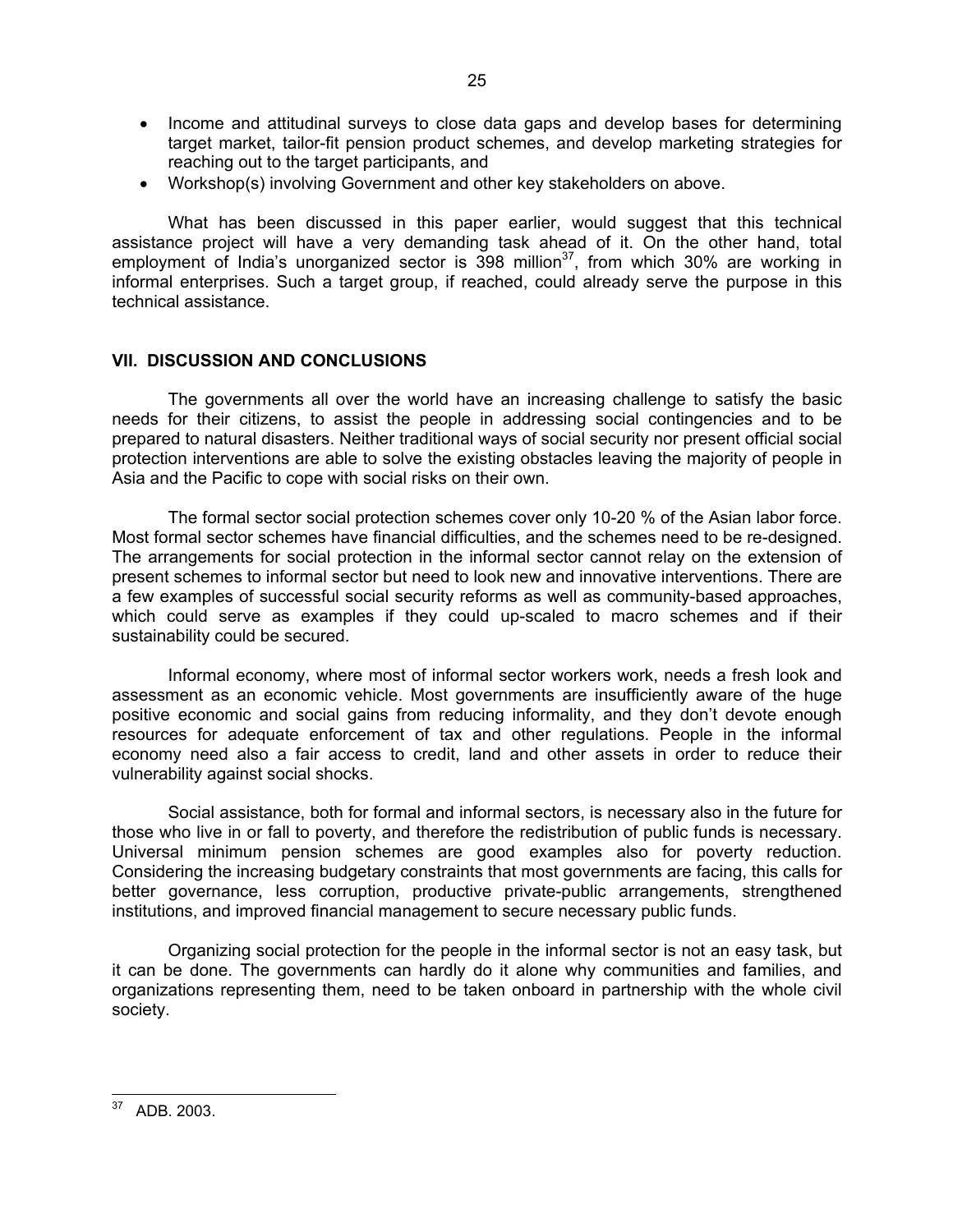| <b>PENSION SCHEMES:</b><br><b>IMPEDIMENTS TO INFORMAL SECTOR COVERAGE</b>                                                                                                                                                                                                                                                                                                                                            |                                                                                                                                                                                                                                                                                                                                                                                                                                                                                                                                                                                           |                                                                                                                                                                                                                                                                                                                  |                                                                                                                                                                                                                                                                                         |                                                                                                                                                                                                         |
|----------------------------------------------------------------------------------------------------------------------------------------------------------------------------------------------------------------------------------------------------------------------------------------------------------------------------------------------------------------------------------------------------------------------|-------------------------------------------------------------------------------------------------------------------------------------------------------------------------------------------------------------------------------------------------------------------------------------------------------------------------------------------------------------------------------------------------------------------------------------------------------------------------------------------------------------------------------------------------------------------------------------------|------------------------------------------------------------------------------------------------------------------------------------------------------------------------------------------------------------------------------------------------------------------------------------------------------------------|-----------------------------------------------------------------------------------------------------------------------------------------------------------------------------------------------------------------------------------------------------------------------------------------|---------------------------------------------------------------------------------------------------------------------------------------------------------------------------------------------------------|
| 1. Countrywide<br><b>Impediments</b>                                                                                                                                                                                                                                                                                                                                                                                 | 2. Impediments<br><b>Particular to the</b><br><b>Informal Sector</b>                                                                                                                                                                                                                                                                                                                                                                                                                                                                                                                      | 3. Regulatory<br><b>Impediments</b>                                                                                                                                                                                                                                                                              | 4. Pension Design<br><b>Impediments</b>                                                                                                                                                                                                                                                 | 5. Pension Institutional<br><b>Impediments</b>                                                                                                                                                          |
| • Weak Institutional<br>Governance<br>• Widespread<br>Corruption<br>• General Distrust of<br><b>Public Institutions</b><br>• Small and Inefficient<br><b>Financial Markets</b><br>• Weak Financial<br>Institutions<br>• Absence of Annuity<br>Market<br>• Weak Regulatory<br>Capacity<br>• Weak Administrative<br>Capacity<br>• Low Productivity<br>• Poor Communication<br>Infrastructure<br>• Huge Gap in Salaries | • Low-Income Workers<br>Irregular and<br>$\bullet$<br>Discontinuous Income<br>• High Proportion of<br><b>Young Workers</b><br>• High Proportion of<br><b>Rural Workers</b><br>• Poor Education<br><b>Short Life Expectancy</b><br>$\bullet$<br><b>Strong Generational</b><br><b>Family Support</b><br>• Small Working Units<br>Short-lived<br>$\bullet$<br>Businesses and<br><b>Transient Workers</b><br>• Poor Record Keeping<br><b>Skills</b><br>• Absence of Income<br><b>Tax Incentives</b><br>• Comparing Informal<br>Sector Workers to<br>Formal Sector:<br>Coverage<br>Impediments | • Statutory Exemption<br>of Informal Workers<br>• Lack of Enforcement<br>Powers<br>• Faulty Investment<br><b>Rules</b><br>• High Contribution<br>Rates<br>• Rigid Contribution<br>Schedules<br>$\bullet$ Locked-in<br>Contributions<br>• Record Keeping<br>Requirements<br>• Poor Information to<br>Participants | • Front Loaded Benefit<br>Formula<br>• Poorly Designed<br><b>Minimum Pension</b><br>• Poor Protection<br>Against Inflation<br>• Too Generous Early<br>Retirement<br>Provisions<br>• Too Long Vesting<br>Service Requirement<br><b>Absence of Ancillary</b><br><b>Benefit Provisions</b> | • Poor Governance<br>Corruption<br>$\bullet$<br>Poor Enforcement<br>Poor Administrative<br>Capacity<br>High Administrative<br>Costs<br>Poor Investment<br>Returns<br>• Poor Services to<br>Participants |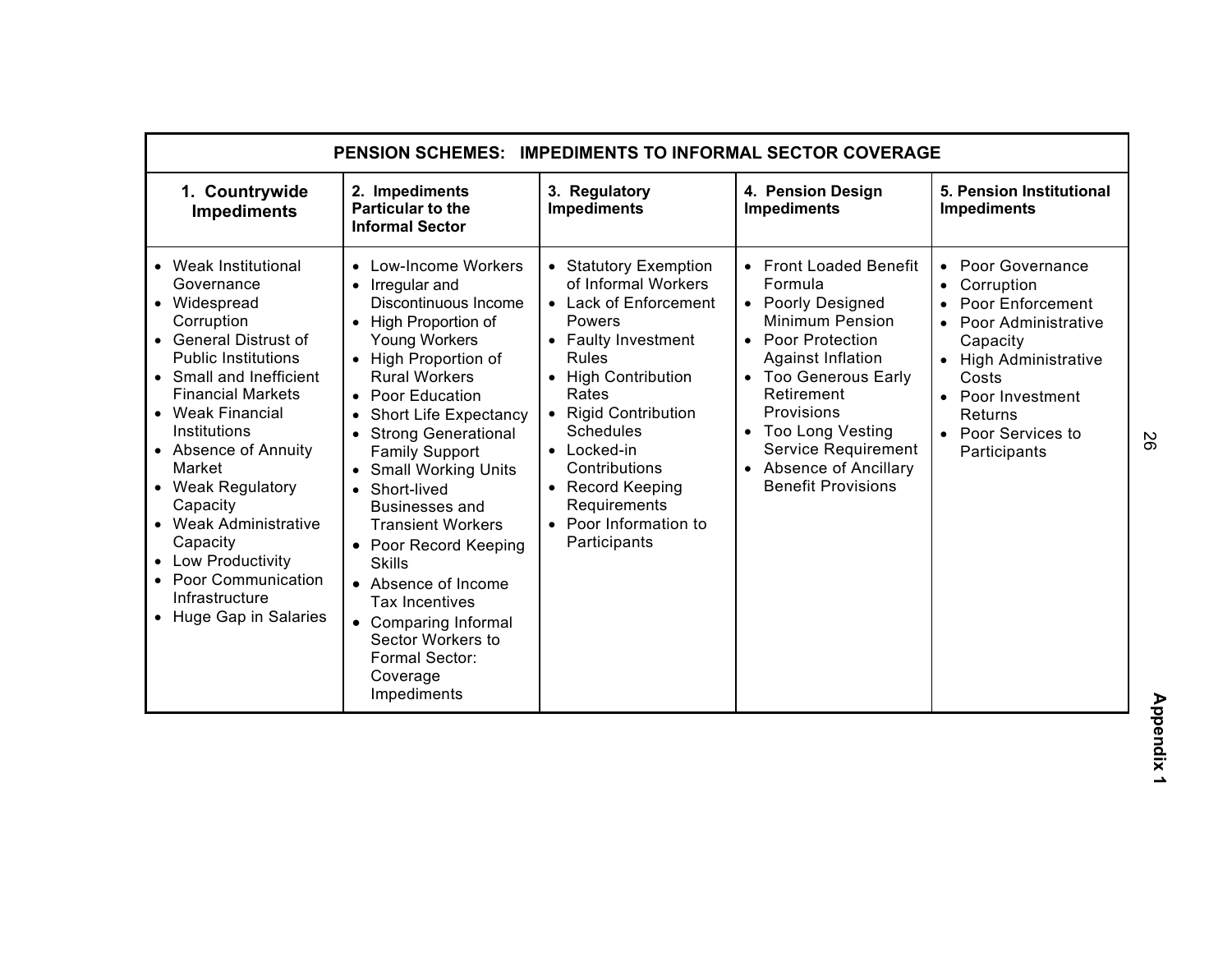# **Arrangements for Risk Management in Togo**

| Arrangements            | Informal/endogenous                                                                                                                                                                                     | Informal/exogenous                                                                                                               | Formal/private                                                                     | Formal/public                                                                                                                                                                                                                                                                                                                                    |
|-------------------------|---------------------------------------------------------------------------------------------------------------------------------------------------------------------------------------------------------|----------------------------------------------------------------------------------------------------------------------------------|------------------------------------------------------------------------------------|--------------------------------------------------------------------------------------------------------------------------------------------------------------------------------------------------------------------------------------------------------------------------------------------------------------------------------------------------|
| Prevention              |                                                                                                                                                                                                         |                                                                                                                                  |                                                                                    |                                                                                                                                                                                                                                                                                                                                                  |
|                         | • Strengthen human<br>capital<br>(community-paid<br>teachers/schools)<br>• Strengthen/protect<br>revenues (anti-<br>erosion measures,<br>migration)<br>· Occult/traditional<br>rites                    | • Strengthen<br>human capital<br>(apprenticeship)<br>· Traditional<br>ceremonies                                                 |                                                                                    | • Strengthen/protect<br>human capital<br>(education, health,<br>VET, agricultural<br>extension, regional<br>social funds)<br>• Regulate against<br>accidents and<br>inequality (traffic<br>code, construction<br>code, environment<br>regulations, labor<br>market policies)<br>· Provide services<br>and infrastructure.<br>(vaccination, dams) |
| Mitigation              |                                                                                                                                                                                                         |                                                                                                                                  |                                                                                    |                                                                                                                                                                                                                                                                                                                                                  |
| Portfolio<br>Management | · Diversify(crops,<br>jobs)<br>· Invest (human,<br>physical, real<br>assets)                                                                                                                            |                                                                                                                                  | • Invest in multiple<br>financial assets                                           |                                                                                                                                                                                                                                                                                                                                                  |
| Insurance               | · Reciprocate<br>(mutuelles,<br>tontines, profess.<br>associations)<br>• Strengthen social<br>capital (marriage,<br>folk groups,<br>ceremonies,<br>traditional<br>practices)                            | · Pool risks (cereal<br>banks, village<br>banks)<br>• Itinerant bankers                                                          | • Buy private<br>insurance                                                         | · Provide social<br>security (CNSS and<br>CRT)                                                                                                                                                                                                                                                                                                   |
| Hedging                 | Extended family                                                                                                                                                                                         |                                                                                                                                  |                                                                                    |                                                                                                                                                                                                                                                                                                                                                  |
| Coping                  | · Diminish human<br>capital (reduce<br>meals, take<br>children out of<br>school)<br>• Diminish<br>economic capital<br>(borrow, sell)<br>• Diminish social<br>capital (child<br>labor, borrow,<br>plead) | · Diminish social<br>capital (child<br>trade)<br>· Diminish<br>economic capital<br>(borrow from<br>usurers)<br>$\bullet$ Charity | • Diminish<br>economic capital<br>(borrow from<br>banks and MFI)<br>· NGO programs | • Protect economic<br>capital (AGETUR,<br>regional social<br>funds, emergency<br>aid)<br>· Protect human<br>capital (food aid,<br>emergency aid)                                                                                                                                                                                                 |